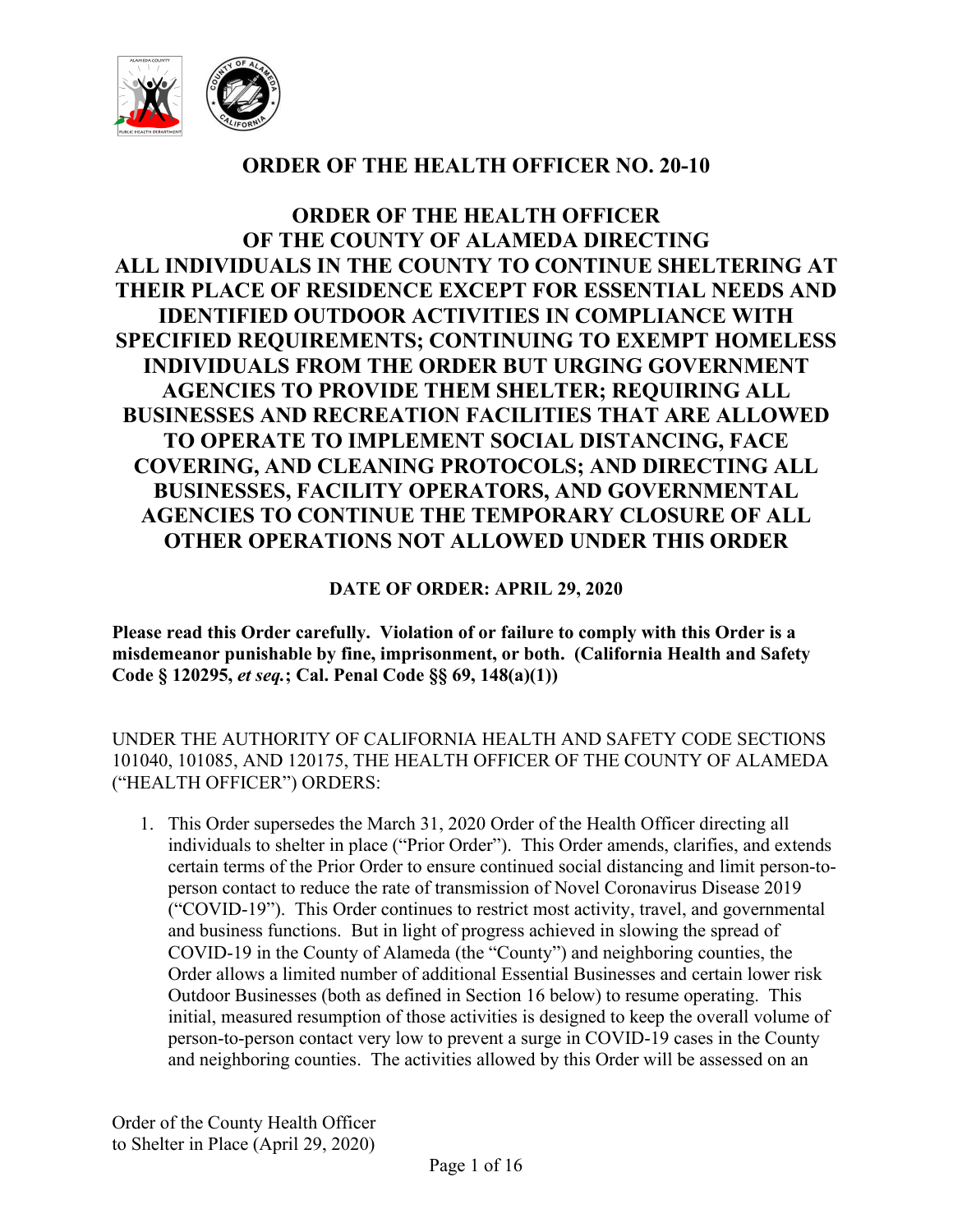

ongoing basis and may need to be modified if the risk associated with COVID-19 increases in the future. As of the effective date and time of this Order set forth in Section 19 below, all individuals, businesses, and government agencies in the County are required to follow the provisions of this Order.

- 2. The primary intent of this Order is to ensure that County residents continue to shelter in their places of residence to slow the spread of COVID-19 and mitigate the impact on delivery of critical healthcare services. This Order allows a limited number of additional essential and outdoor business activities to resume while the Health Officer continues to assess the transmissibility and clinical severity of COVID-19 and monitors indicators described in Section 11. All provisions of this Order must be interpreted to effectuate this intent. Failure to comply with any of the provisions of this Order constitutes an imminent threat and menace to public health, constitutes a public nuisance, and is punishable by fine, imprisonment, or both.
- 3. All individuals currently living within the County are ordered to shelter at their place of residence. They may leave their residence only for: Essential Activities as defined in Section 16.a and Outdoor Activities as defined in Section 16.m; Essential Governmental Functions as defined in Section 16.d; Essential Travel as defined in Section 16.i, to work for Essential Businesses as defined in Section 16.f, and Outdoor Businesses as defined in Section 16.*l*; or to perform Minimum Basic Operations for other businesses that must remain temporarily closed, as provided in Section 16.g. For clarity, individuals who do not currently reside in the County must comply with all applicable requirements of the Order when in the County. Individuals experiencing homelessness are exempt from this Section, but are strongly urged to obtain shelter, and governmental and other entities are strongly urged to, as soon as possible, make such shelter available and provide handwashing or hand sanitation facilities to persons who continue experiencing homelessness.
- 4. When people need to leave their place of residence for the limited purposes allowed in this Order, they must strictly comply with Social Distancing Requirements as defined in Section 16.k, except as expressly provided in this Order, and must wear Face Coverings as provided in Health Officer Order No. 20-08 (the "Face Covering Order").
- 5. All businesses with a facility in the County, except Essential Businesses and Outdoor Businesses, as defined in Section 16, are required to have ceased activities at facilities located within the County except Minimum Basic Operations, as defined in Section 16. For clarity, all businesses may continue operations consisting exclusively of owners, personnel, volunteers, or contractors performing activities at their own residences (i.e., working from home). All Essential Businesses are strongly encouraged to remain open. But all businesses are directed to maximize the number of personnel who work from home. Essential Businesses and Outdoor Businesses may only assign those personnel who cannot perform their job duties from home to work outside the home. Outdoor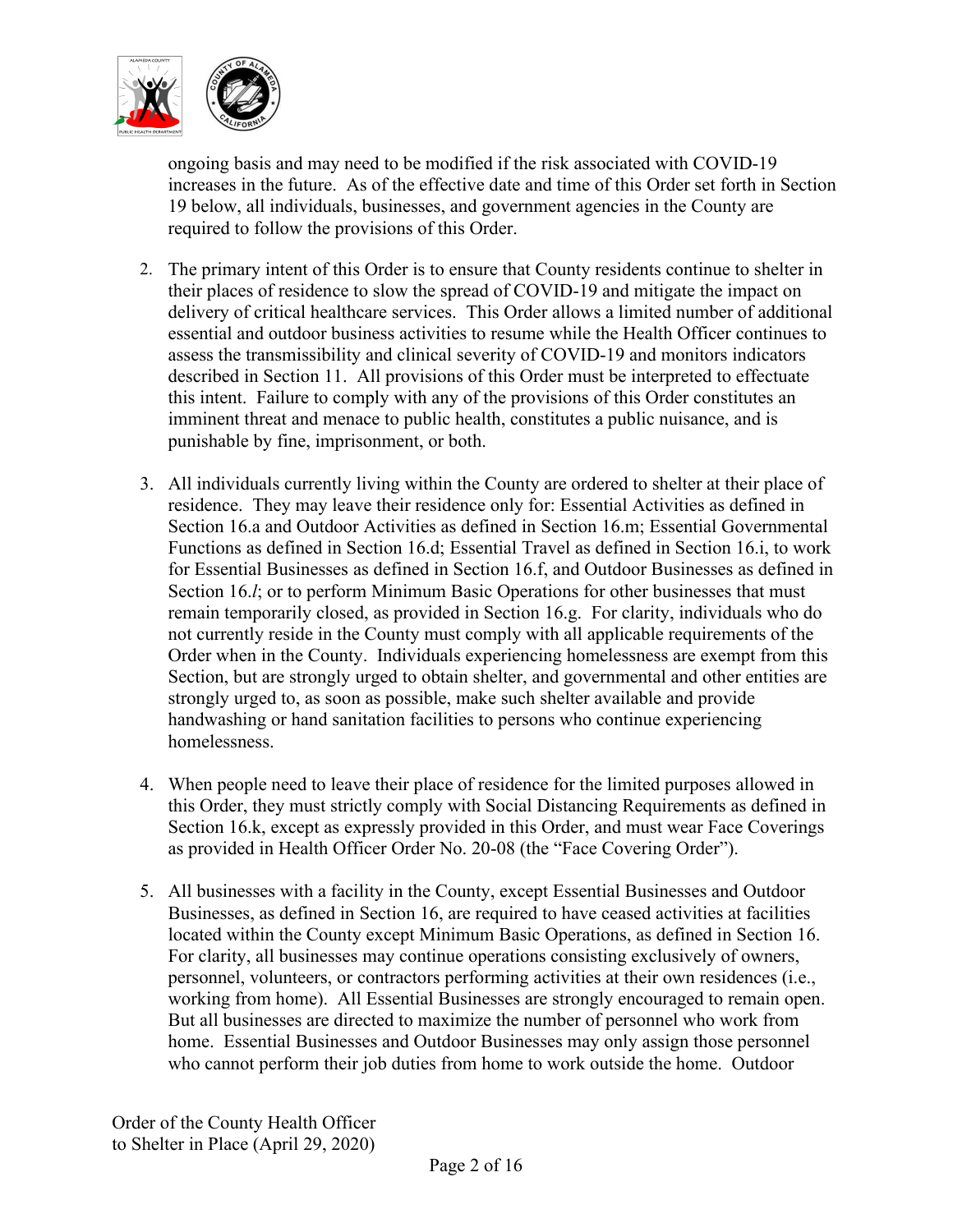

Businesses must conduct all business and transactions involving members of the public outdoors.

- 6. As a condition of operating under this Order, the operators of all businesses must prepare or update, post, implement, and distribute to their personnel a Social Distancing Protocol for each of their facilities in the County frequented by personnel or members of the public, as specified in Section 16.h. Businesses that include an Essential Business or Outdoor Business component at their facilities alongside other components must, to the extent feasible, scale down their operations to the Essential Business and Outdoor Business components only; provided, however, mixed retail businesses that are otherwise allowed to operate under this Order may continue to stock and sell non-essential products. All businesses allowed to operate under this Order must follow any industryspecific guidance issued by the Health Officer related to COVID-19.
- 7. All public and private gatherings of any number of people occurring outside a single household or living unit are prohibited, except for the limited purposes expressly permitted in this Order. Nothing in this Order prohibits members of a single household or living unit from engaging in Essential Travel, Essential Activities, or Outdoor Activities together.
- 8. All travel, including, but not limited to, travel on foot, bicycle, scooter, motorcycle, automobile, or public transit, except Essential Travel, as defined below in Section 16.i, is prohibited. People may use public transit only for purposes of performing Essential Activities and Outdoor Activities, or to travel to and from work for Essential Businesses or Outdoor Businesses, to maintain Essential Governmental Functions, or to perform Minimum Basic Operations at non-essential businesses. Transit agencies and people riding on public transit must comply with Social Distancing Requirements, as defined in Section 16.k, to the greatest extent feasible, and personnel and passengers must wear Face Coverings as required by the Face Covering Order. This Order allows travel into or out of the County only to perform Essential Activities and Outdoor Activities, to operate or perform work for Essential Businesses or Outdoor Businesses, to maintain Essential Governmental Functions, or to perform Minimum Basic Operations at non-essential businesses.
- 9. This Order is issued based on evidence of continued significant community transmission of COVID-19 within the County and throughout the Bay Area; continued uncertainty regarding the degree of undetected asymptomatic transmission; scientific evidence and best practices regarding the most effective approaches to slow the transmission of communicable diseases generally and COVID-19 specifically; evidence that the age, condition, and health of a significant portion of the population of the County places it at risk for serious health complications, including death, from COVID-19; and further evidence that others, including younger and otherwise healthy people, are also at risk for serious outcomes. Due to the outbreak of the COVID-19 disease in the general public,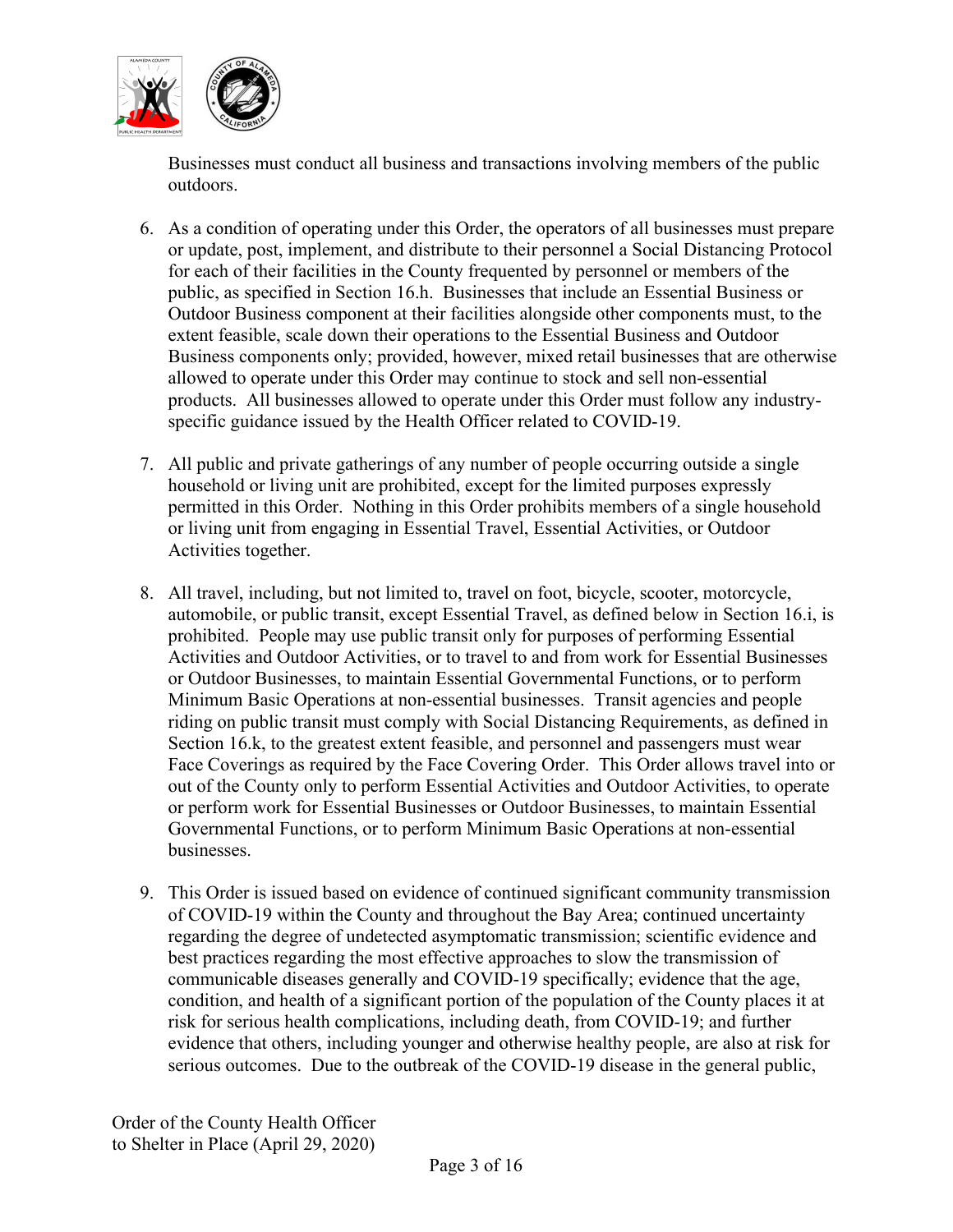

which is now a pandemic according to the World Health Organization, there is a public health emergency throughout the County. Making the problem worse, some individuals who contract the virus causing the COVID-19 disease have no symptoms or have mild symptoms, which means they may not be aware they carry the virus and are transmitting it to others. Further, evidence shows that the virus can survive for hours to days on surfaces and be indirectly transmitted between individuals. Because even people without symptoms can transmit the infection, and because evidence shows the infection is easily spread, gatherings and other direct or indirect interpersonal interactions can result in preventable transmission of the virus.

- 10. The collective efforts taken to date regarding this public health emergency have slowed the virus' trajectory, but the emergency and the attendant risk to public health remain significant. As of April 27, 2020, there are 1,483 confirmed cases of COVID-19 in the County (up from 19 on March 15, 2020, just before the first shelter-in-place order) as well as at least 7,273 confirmed cases (up from 258 confirmed cases on March 15, 2020) and at least 266 deaths (up from 3 deaths on March 15, 2020) in the seven Bay Area jurisdictions jointly issuing this Order. The cumulative number of confirmed cases continues to increase, though the rate of increase has slowed in the days leading up to this Order. Evidence suggests that the restrictions on mobility and social distancing requirements imposed by the Prior Order (and the March 16, 2020 shelter-in-place order) are slowing the rate of increase in community transmission and confirmed cases by limiting interactions among people, consistent with scientific evidence of the efficacy of similar measures in other parts of the country and world.
- 11. The local health officers who jointly issued the Prior Order are monitoring several key indicators ("COVID-19 Indicators"), which are among the many factors informing their decisions whether to modify existing shelter-in-place restrictions. Progress on some of these COVID-19 Indicators—specifically related to case and hospitalization trends and adequate current hospital capacity—makes it appropriate, at this time, to ease certain restrictions imposed by the Prior Order to allow individuals to engage in a limited set of additional activities and perform work for a limited set of additional businesses associated with the lower risk of COVID-19 transmission, as set forth in Section 16.*l*. But the continued prevalence of the virus that causes COVID-19 requires most activities and business functions to remain restricted, and those activities that are permitted to occur must do so subject to social distancing and other infection control practices identified by the Health Officer. Progress on the COVID-19 Indicators will be critical to determinations by the local health officers regarding whether the restrictions imposed by this Order may be further modified. The Health Officer will continually review whether modifications to the Order are justified based on (1) progress on the COVID-19 Indicators; (2) developments in epidemiological and diagnostic methods for tracing, diagnosing, treating, or testing for COVID-19; and (3) scientific understanding of the transmission dynamics and clinical impact of COVID-19. The COVID-19 Indicators include, but are not limited to, the following: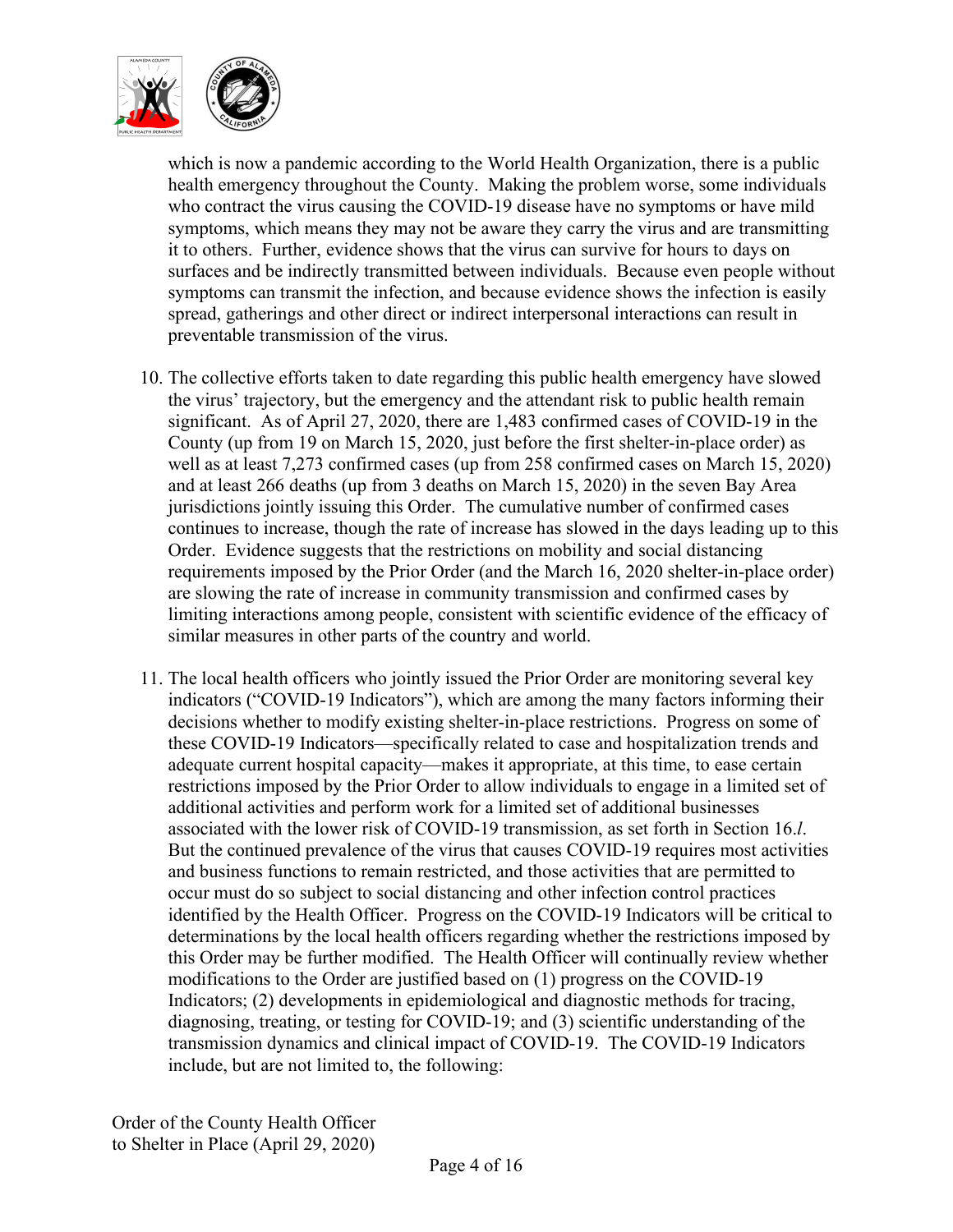

- a. The trend of the number of new COVID-19 cases and hospitalizations per day
- b. The capacity of hospitals and the health system in the County and region, including acute care beds and Intensive Care Unit beds, to provide care for COVID-19 patients and other patients, including during a surge in COVID-19 cases.
- c. The supply of personal protective equipment (PPE) available for hospital staff and other healthcare providers and personnel who need PPE to safely respond to and treat COVID-19 patients.
- d. The ability and capacity to quickly and accurately test persons to determine whether they are COVID-19 positive, especially those in vulnerable populations or high-risk settings or occupations.
- e. The ability to conduct case investigation and contact tracing for the volume of cases and associated contacts that will continue to occur, isolating confirmed cases and quarantining persons who have had contact with confirmed cases.
- 12. The scientific evidence shows that at this stage of the emergency, it remains essential to continue to slow virus transmission to help (a) protect the most vulnerable; (b) prevent the health care system from being overwhelmed; (c) prevent long-term chronic health conditions, such as cardiovascular, kidney, and respiratory damage and loss of limbs from blood clotting; and (d) prevent deaths. Extension of the Prior Order is necessary to slow the spread of the COVID-19 disease, preserving critical and limited healthcare capacity in the County and advancing toward a point in the public health emergency where transmission can be controlled. At the same time, since the Prior Order was issued the County has made significant progress in expanding health system capacity and healthcare resources and in slowing community transmission of COVID-19. In light of progress on these indicators, and subject to continued monitoring and potential public health-based responses, it is appropriate at this time to allow additional Essential Businesses and Outdoor Businesses to operate in the County. Outdoor Businesses, by virtue of their operation outdoors, carry a lower risk of transmission than most indoor businesses. Because Outdoor Businesses, as defined in section 16.*l*, generally involve only brief and limited person-to-person interactions, they also carry lower risk of transmission than business activities prohibited under the Order, which tend to involve prolonged interactions between individuals in close proximity or in confined spaces where transmission is more likely. Existing Outdoor Businesses also constitute a relatively small proportion of business activity in the County, and therefore do not substantially increase the volume of interaction between persons in the County when reopened.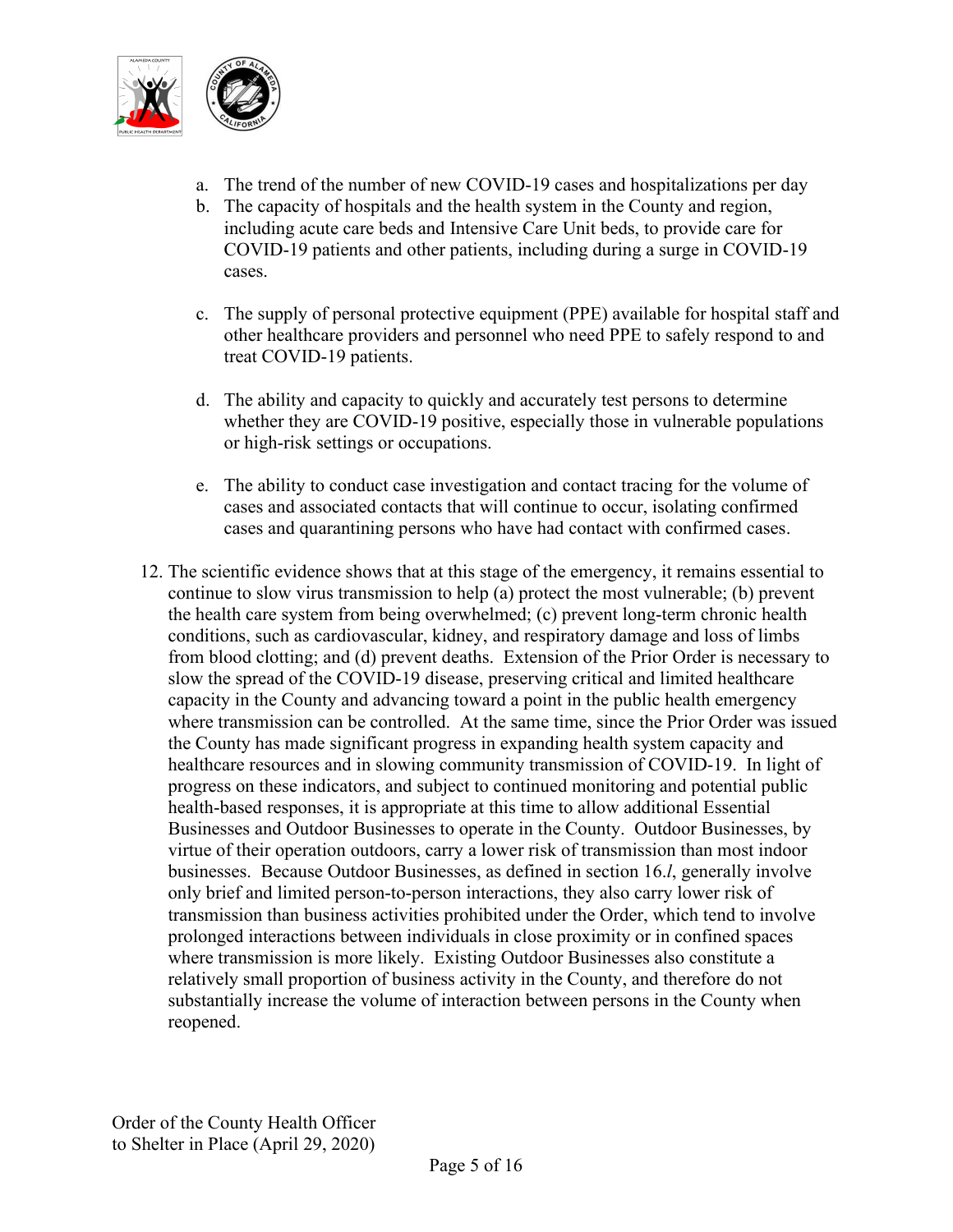

- 13. This Order is issued in accordance with, and incorporates by reference, the March 4, 2020 Proclamation of a State of Emergency issued by Governor Gavin Newsom, the Declarations of Local Health Emergency issued by the Health Officer on March 1 and 5, the March 10, 2020 Resolution of the Board of Supervisors of the County of Alameda Ratifying the Declarations of Local Health Emergency, and the March 17, 2020 Resolution of the Board of Supervisors Ratifying the Declaration of Local Emergency.
- 14. This Order comes after the release of substantial guidance from the Health Officer, the Centers for Disease Control and Prevention, the California Department of Public Health, and other public health officials throughout the United States and around the world, including the widespread adoption of orders imposing similar social distancing requirements and mobility restrictions to combat the spread and harms of COVID-19. The Health Officer will continue to assess the quickly evolving situation and may modify or extend this Order, or issue additional Orders, related to COVID-19, as changing circumstances dictate.
- 15. This Order is also issued in light of the March 19, 2020 Order of the State Public Health Officer (the "State Shelter Order"), which set baseline statewide restrictions on nonresidential business activities, effective until further notice, as well as the Governor's March 19, 2020 Executive Order N-33-20 directing California residents to follow the State Shelter Order. The State Shelter Order was complementary to the Prior Order and is complementary to this Order. This Order adopts in certain respects more stringent restrictions addressing the particular facts and circumstances in this County, which are necessary to control the public health emergency as it is evolving within the County and the Bay Area. Without this tailored set of restrictions that further reduces the number of interactions between persons, scientific evidence indicates that the public health crisis in the County will worsen to the point at which it may overtake available health care resources within the County and increase the death rate. Also, this Order enumerates additional restrictions on non-work-related travel not covered by the State Shelter Order; sets forth mandatory Social Distancing Requirements for all individuals in the County when engaged in activities outside their residences; and adds a mechanism to ensure that all businesses with facilities that are allowed to operate under the Order comply with the Social Distancing Requirements. Where a conflict exists between this Order and any state public health order related to the COVID-19 pandemic, the most restrictive provision controls. Consistent with California Health and Safety Code section 131080 and the Health Officer Practice Guide for Communicable Disease Control in California, except where the State Health Officer may issue an order expressly directed at this Order and based on a finding that a provision of this Order constitutes a menace to public health, any more restrictive measures in this Order continue to apply and control in this County. In addition, to the extent any federal guidelines allow activities that are not allowed by this Order, this Order controls and those activities are not allowed.
- 16. Definitions and Exemptions.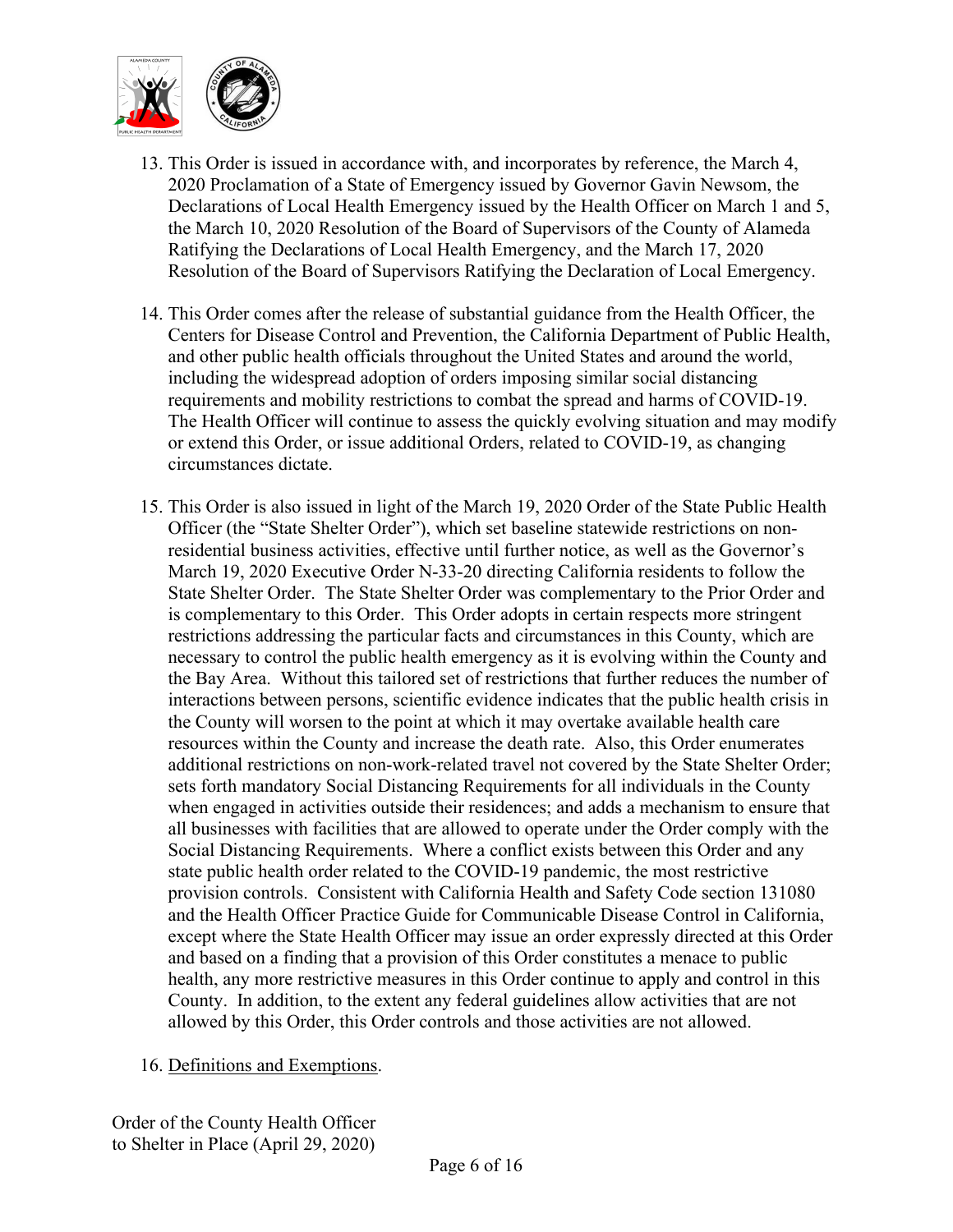

- a. For the purposes of this Order, individuals may leave their residence only to perform the following "Essential Activities." But people at high risk of severe illness from COVID-19 and people who are sick are strongly urged to stay in their residence to the extent possible, except as necessary to seek or provide medical care or Essential Governmental Functions. Essential Activities are:
	- i. To engage in activities or perform tasks important to their health and safety, or to the health and safety of their family or household members (including pets), such as, by way of example only and without limitation, obtaining medical supplies or medication, or visiting a health care professional.
	- ii. To obtain necessary services or supplies for themselves and their family or household members, or to deliver those services or supplies to others, such as, by way of example only and without limitation, canned food, dry goods, fresh fruits and vegetables, pet supply, fresh meats, fish, and poultry, and any other household consumer products, products needed to work from home, or products necessary to maintain the habitability, sanitation, and operation of residences.
	- iii. To engage in outdoor recreation activity, including, by way of example and without limitation, walking, hiking, bicycling, and running, in compliance with Social Distancing Requirements and with the following limitations:
		- 1. Outdoor recreation activity at parks, beaches, and other open spaces must comply with any restrictions on access and use established by the Health Officer, government, or other entity that manages such area to reduce crowding and risk of transmission of COVID-19. Such restrictions may include, but are not limited to, restricting the number of entrants, closing the area to vehicular access and parking, or closure to all public access;
		- 2. Use of outdoor recreational areas and facilities with high-touch equipment or that encourage gathering, including, but not limited to, playgrounds, gym equipment, climbing walls, picnic areas, dog parks, pools, spas, and barbecue areas, is prohibited outside of residences, and all such areas shall be closed to public access including by signage and, as appropriate, by physical barriers;
		- 3. Sports or activities that include the use of shared equipment or physical contact between participants may only be engaged in by members of the same household or living unit.
		- 4. Use of shared outdoor facilities for recreational activities that may occur outside of residences consistent with the restrictions set forth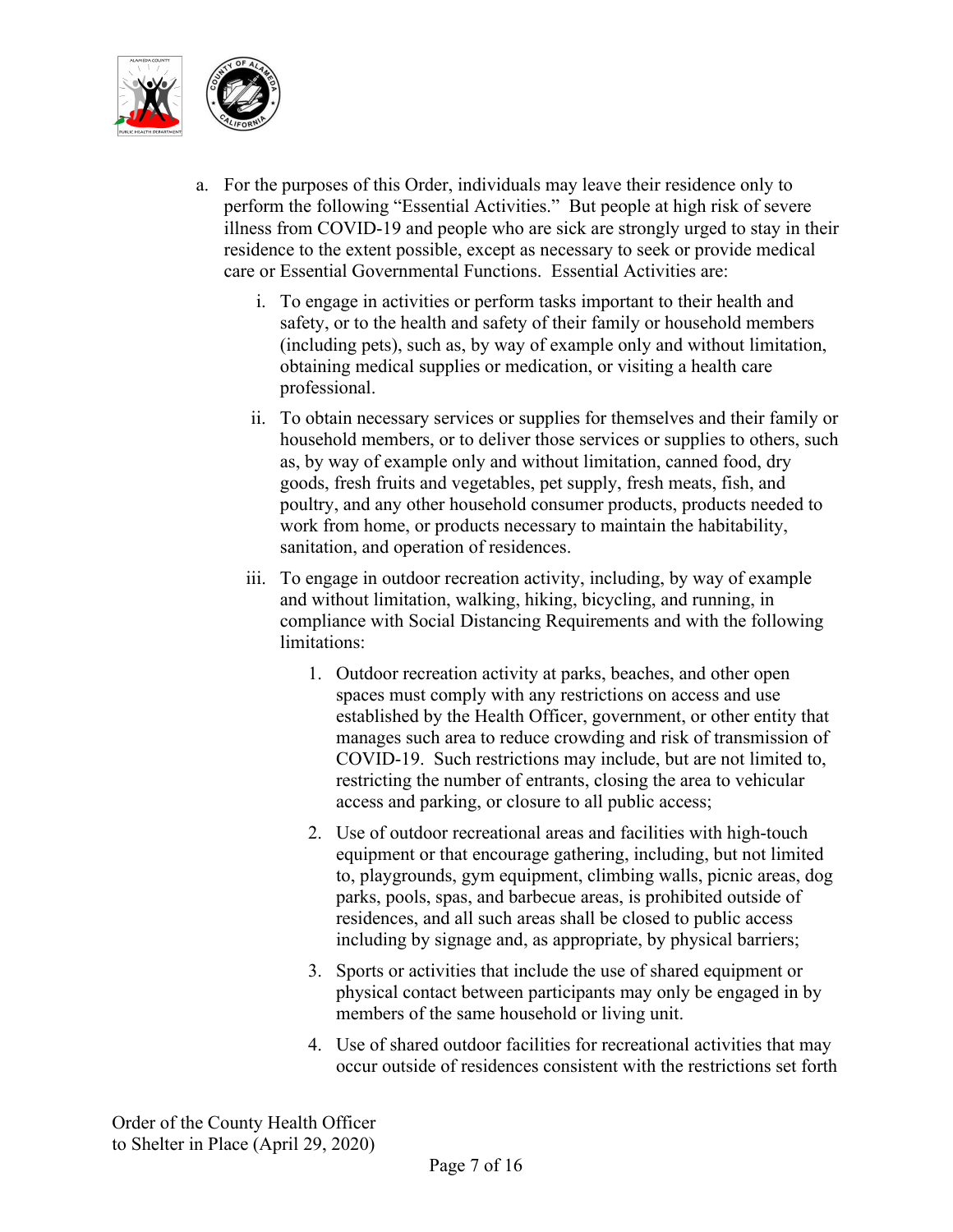

in subsections 1, 2, and 3, above, including, but not limited to, golf courses, skate parks, and athletic fields, must, before they may begin, comply with social distancing and health/safety protocols posted at the site and any other restrictions, including prohibitions, on access and use established by the Health Officer, government, or other entity that manages such area to reduce crowding and risk of transmission of COVID-19.

- iv. To perform work for or access an Essential Business, Outdoor Business, or to otherwise carry out activities specifically permitted in this Order, including Minimum Basic Operations, as defined in this Section.
- v. To provide necessary care for a family member or pet in another household who has no other source of care.
- vi. To attend a funeral with no more than 10 individuals present.
- vii. To move residences. When moving into or out of the Bay Area region, individuals are strongly urged to quarantine for 14 days. To quarantine, individuals should follow the guidance of the United States Centers for Disease Control and Prevention.
- b. For the purposes of this Order, individuals may leave their residence to work for, volunteer at, or obtain services at "Healthcare Operations," including, without limitation, hospitals, clinics, COVID-19 testing locations, dentists, pharmacies, blood banks and blood drives, pharmaceutical and biotechnology companies, other healthcare facilities, healthcare suppliers, home healthcare services providers, mental health providers, or any related and/or ancillary healthcare services. "Healthcare Operations" also includes veterinary care and all healthcare services provided to animals. This exemption for Healthcare Operations shall be construed broadly to avoid any interference with the delivery of healthcare, broadly defined. "Healthcare Operations" excludes fitness and exercise gyms and similar facilities.
- c. For the purposes of this Order, individuals may leave their residence to provide any services or perform any work necessary to the operation and maintenance of "Essential Infrastructure," including airports, utilities (including water, sewer, gas, and electrical), oil refining, roads and highways, public transportation, solid waste facilities (including collection, removal, disposal, recycling, and processing facilities), cemeteries, mortuaries, crematoriums, and telecommunications systems (including the provision of essential global, national, and local infrastructure for internet, computing services, business infrastructure, communications, and webbased services).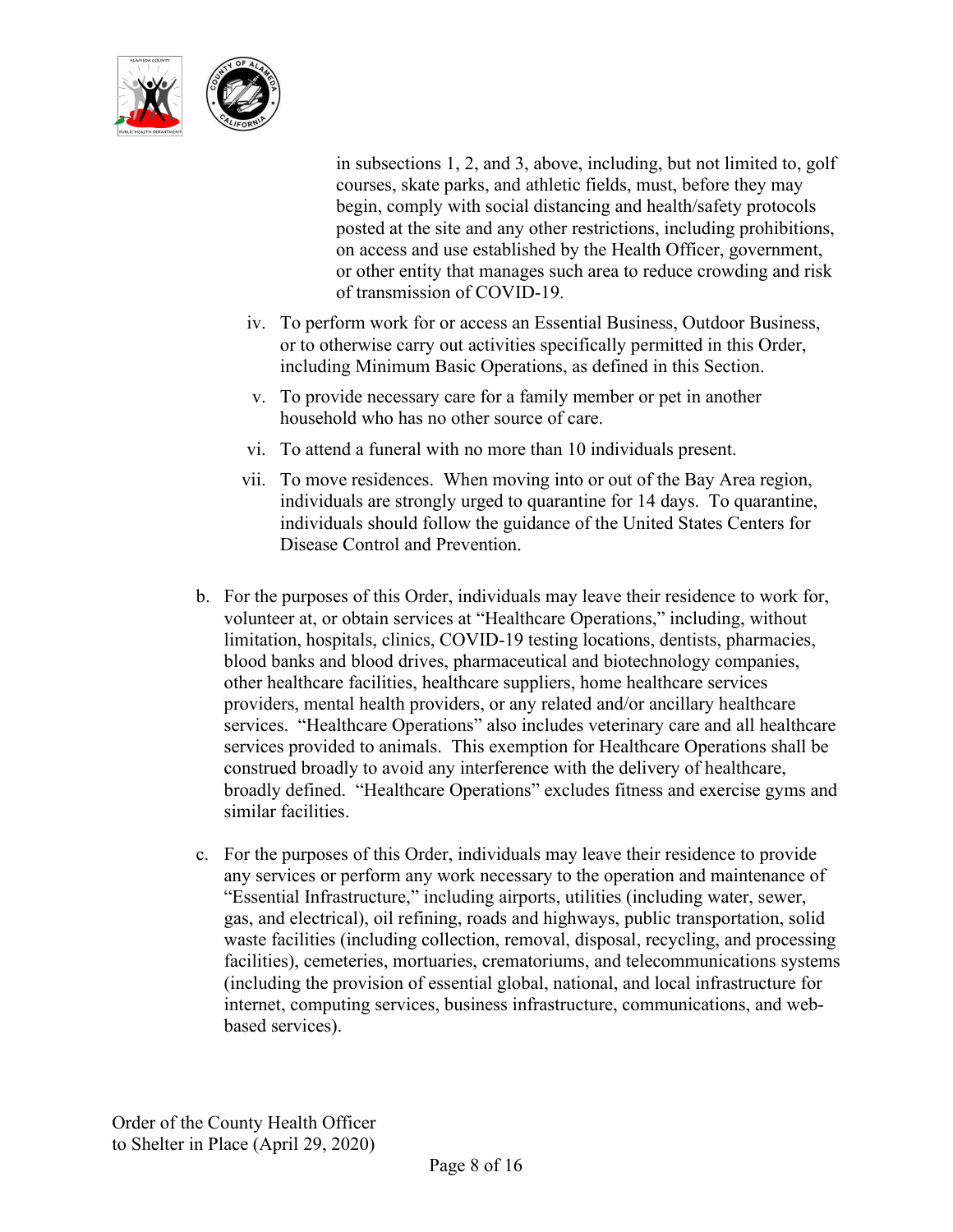

- d. For the purposes of this Order, all first responders, emergency management personnel, emergency dispatchers, court personnel, and law enforcement personnel, and others who need to perform essential services are categorically exempt from this Order to the extent they are performing those essential services. Further, nothing in this Order shall prohibit any individual from performing or accessing "Essential Governmental Functions," as determined by the governmental entity performing those functions in the County. Each governmental entity shall identify and designate appropriate personnel, volunteers, or contractors to continue providing and carrying out any Essential Governmental Functions, including the hiring or retention of new personnel or contractors to perform such functions. Each governmental entity and its contractors must employ all necessary emergency protective measures to prevent, mitigate, respond to, and recover from the COVID-19 pandemic, and all Essential Governmental Functions shall be performed in compliance with Social Distancing Requirements to the greatest extent feasible.
- e. For the purposes of this Order, a "business" includes any for-profit, non-profit, or educational entity, whether a corporate entity, organization, partnership or sole proprietorship, and regardless of the nature of the service, the function it performs, or its corporate or entity structure.
- f. For the purposes of this Order, "Essential Businesses" are:
	- i. Healthcare Operations and businesses that operate, maintain, or repair Essential Infrastructure;
	- ii. Grocery stores, certified farmers' markets, farm and produce stands, supermarkets, food banks, convenience stores, and other establishments engaged in the retail sale of unprepared food, canned food, dry goods, non-alcoholic beverages, fresh fruits and vegetables, pet supply, fresh meats, fish, and poultry, as well as hygienic products and household consumer products necessary for personal hygiene or the habitability, sanitation, or operation of residences. The businesses included in this subparagraph (ii) include establishments that sell multiple categories of products provided that they sell a significant amount of essential products identified in this subparagraph, such as liquor stores that also sell a significant amount of food.
	- iii. Food cultivation, including farming, livestock, and fishing;
	- iv. Businesses that provide food, shelter, and social services, and other necessities of life for economically disadvantaged or otherwise needy individuals;
	- v. Construction, but only as permitted under the State Shelter Order and only pursuant to the Construction Safety Protocols listed in Appendix B and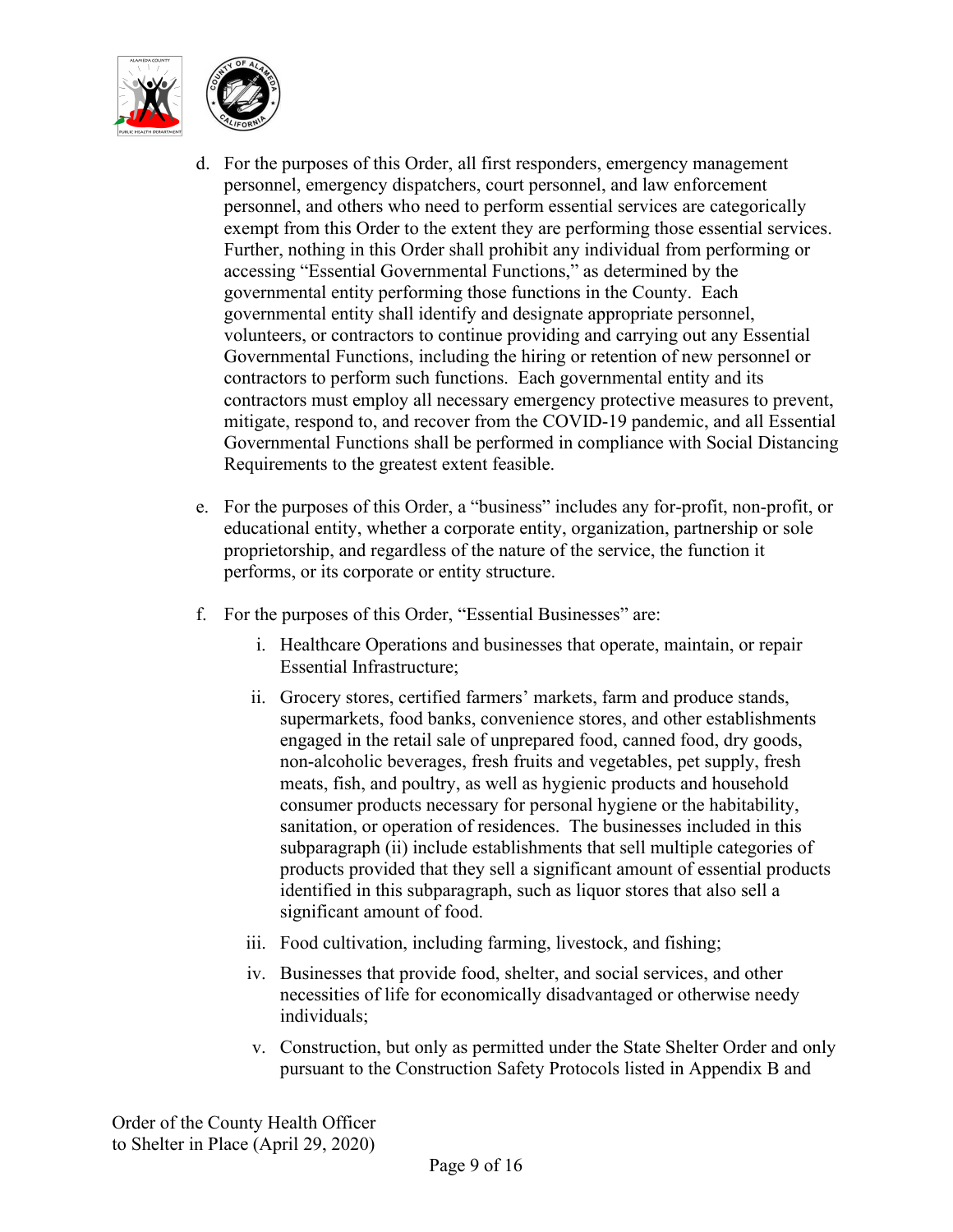

incorporated into this Order by this reference. Public works projects shall also be subject to Appendix B, except if other protocols are specified by the Health Officer;

- vi. Newspapers, television, radio, and other media services;
- vii. Gas stations and auto-supply, auto-repair (including, but not limited to, for cars, trucks, motorcycles and motorized scooters), and automotive dealerships, but only for the purpose of providing auto-supply and autorepair services. This subparagraph (vii) does not restrict the on-line purchase of automobiles if they are delivered to a residence or Essential Business;
- viii. Bicycle repair and supply shops;
	- ix. Banks and related financial institutions;
	- x. Service providers that enable real estate transactions (including rentals, leases, and home sales), including, but not limited to, real estate agents, escrow agents, notaries, and title companies, provided that appointments and other residential real estate viewings must only occur virtually or, if a virtual viewing is not feasible, by appointment with no more than two visitors at a time residing within the same household or living unit and one individual showing the unit (except that in person visits are not allowed when the occupant is present in the residence);
- xi. Hardware stores;
- xii. Plumbers, electricians, exterminators, and other service providers who provide services that are necessary to maintaining the habitability, sanitation, or operation of residences and Essential Businesses;
- xiii. Businesses providing mailing and shipping services, including post office boxes;
- xiv. Educational institutions—including public and private K-12 schools, colleges, and universities—for purposes of facilitating distance learning or performing essential functions, or as allowed under subparagraph xxvi, provided that social distancing of six feet per person is maintained to the greatest extent possible;
- xv. Laundromats, drycleaners, and laundry service providers;
- xvi. Restaurants and other facilities that prepare and serve food, but only for delivery or carry out. Schools and other entities that typically provide free food services to students or members of the public may continue to do so under this Order on the condition that the food is provided to students or members of the public on a pick-up and take-away basis only. Schools and other entities that provide food services under this exemption shall not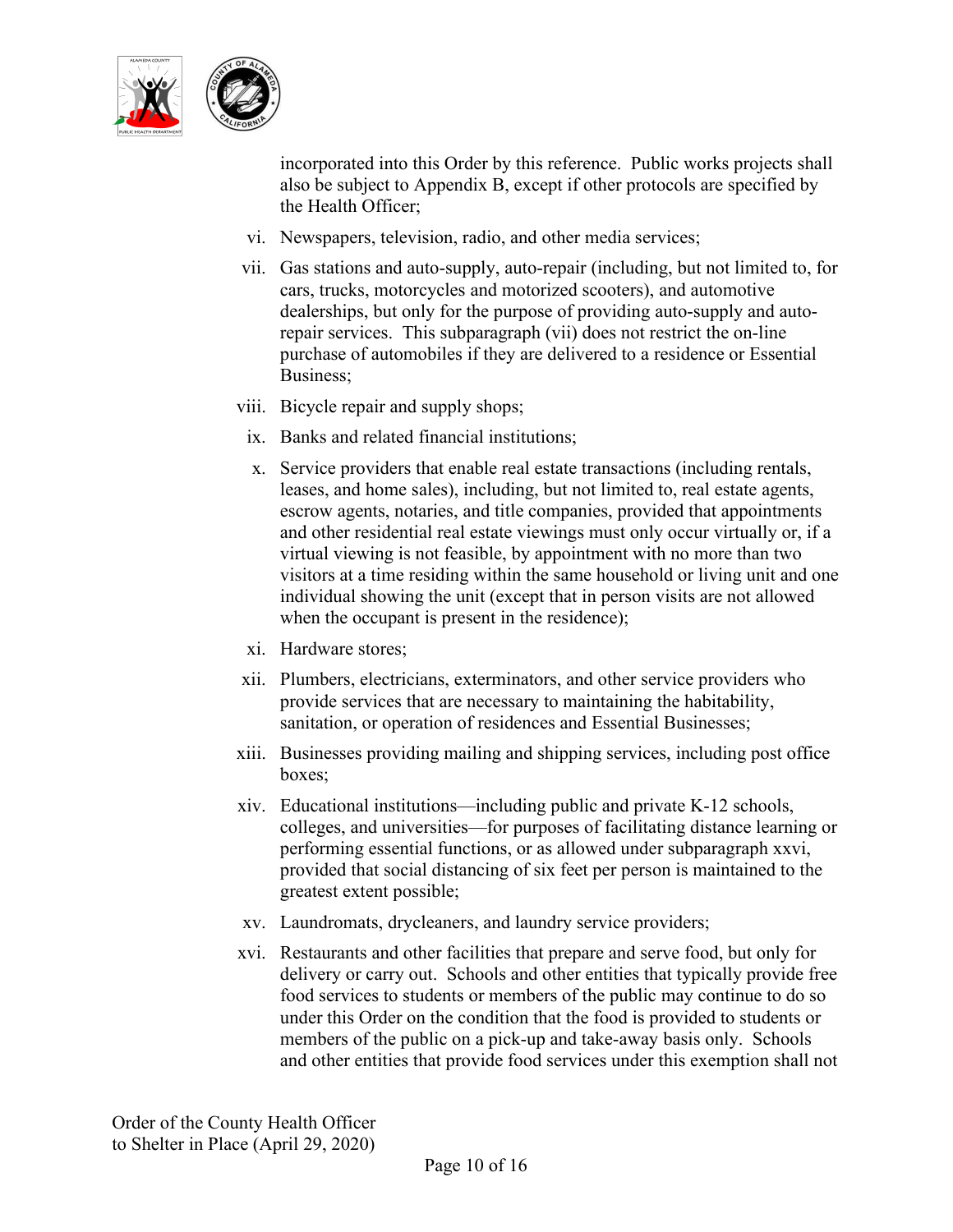

permit the food to be eaten at the site where it is provided, or at any other gathering site;

- xvii. Funeral home providers, mortuaries, cemeteries, and crematoriums, to the extent necessary for the transport, preparation, or processing of bodies or remains;
- xviii. Businesses that supply other Essential Businesses with the support or supplies necessary to operate, but only to the extent that they support or supply these Essential Businesses. This exemption shall not be used as a basis for engaging in sales to the general public from retail storefronts;
- xix. Businesses that have the primary function of shipping or delivering groceries, food, or other goods directly to residences or businesses. This exemption shall not be used to allow for manufacturing or assembly of non-essential products or for other functions besides those necessary to the delivery operation;
- xx. Airlines, taxis, rental car companies, rideshare services (including shared bicycles and scooters), and other private transportation providers providing transportation services necessary for Essential Activities and other purposes expressly authorized in this Order;
- xxi. Home-based care for seniors, adults, children, and pets;
- xxii. Residential facilities and shelters for seniors, adults, and children;
- xxiii. Professional services, such as legal, notary, or accounting services, when necessary to assist in compliance with non-elective, legally required activities or in relation to death or incapacity;
- xxiv. Services to assist individuals in finding employment with Essential Businesses;
- xxv. Moving services that facilitate residential or commercial moves that are allowed under this Order; and
- xxvi. Childcare establishments, summer camps, and other educational or recreational institutions or programs providing care or supervision for children of all ages that enable owners, employees, volunteers, and contractors for Essential Businesses, Essential Governmental Functions, Outdoor Businesses, or Minimum Basic Operations to work as allowed under this Order. To the extent possible, these operations must comply with the following conditions:
	- 1. They must be carried out in stable groups of 12 or fewer children ("stable" means that the same 12 or fewer children are in the same group each day).
	- 2. Children shall not change from one group to another.

Order of the County Health Officer to Shelter in Place (April 29, 2020)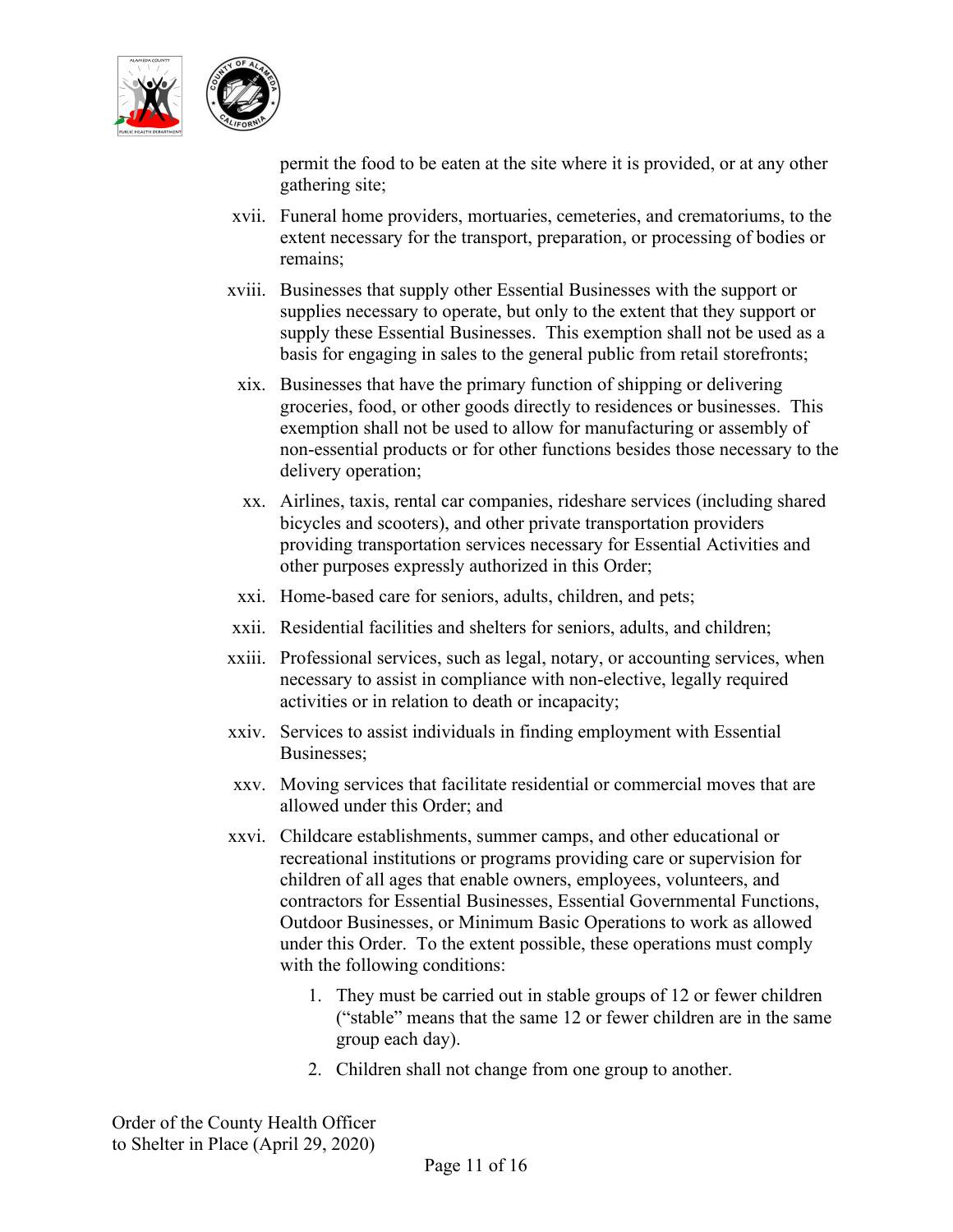

- 3. If more than one group of children is at one facility, each group shall be in a separate room. Groups shall not mix with each other.
- 4. Providers or educators shall remain solely with one group of children.

The Health Officer will carefully monitor the changing public health situation as well as any changes to the State Shelter Order. In the event that the State relaxes restrictions on childcare and related institutions and programs, the Health Officer will consider whether to similarly relax the restrictions imposed by this Order.

- g. For the purposes of this Order, "Minimum Basic Operations" means the following activities for businesses, provided that owners, personnel, and contractors comply with Social Distancing Requirements as defined this Section, to the extent possible, while carrying out such operations:
	- i. The minimum necessary activities to maintain and protect the value of the business's inventory and facilities; ensure security, safety, and sanitation; process payroll and employee benefits; provide for the delivery of existing inventory directly to residences or businesses; and related functions. For clarity, this section does not permit businesses to provide curbside pickup to customers.
	- ii. The minimum necessary activities to facilitate owners, personnel, and contractors of the business being able to continue to work remotely from their residences, and to ensure that the business can deliver its service remotely.
- h. For the purposes of this Order, all businesses that are operating at facilities in the County visited or used by the public or personnel must, as a condition of such operation, prepare and post a "Social Distancing Protocol" for each of these facilities; provided, however, that construction activities shall instead comply with the Construction Project Safety Protocols set forth in Appendix B and not the Social Distancing Protocol. The Social Distancing Protocol must be substantially in the form attached to this Order as Appendix A, and it must be updated from prior versions to address new requirements listed in this Order or in related guidance or directives from the Health Officer. The Social Distancing Protocol must be posted at or near the entrance of the relevant facility and shall be easily viewable by the public and personnel. A copy of the Social Distancing Protocol must also be provided to each person performing work at the facility. All businesses subject to this paragraph shall implement the Social Distancing Protocol and provide evidence of its implementation to any authority enforcing this Order upon demand. The Social Distancing Protocol must explain how the business is achieving the following, as applicable: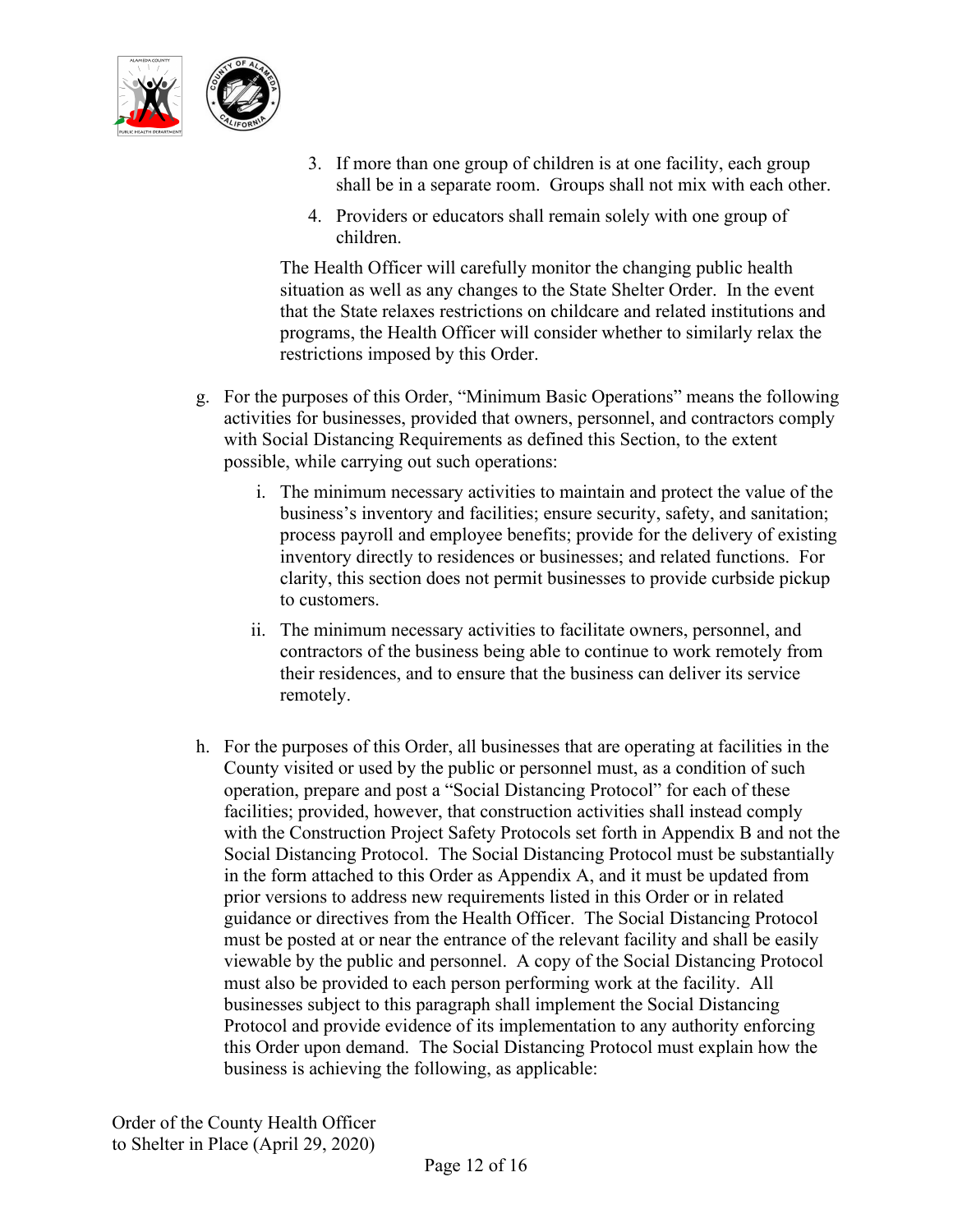

- i. Limiting the number of people who can enter into the facility at any one time to ensure that people in the facility can easily maintain a minimum six-foot distance from one another at all times, except as required to complete Essential Business activity;
- ii. Requiring face coverings to be worn by all persons entering the facility, other than those exempted from face covering requirements (e.g. young children);
- iii. Where lines may form at a facility, marking six-foot increments at a minimum, establishing where individuals should stand to maintain adequate social distancing;
- iv. Providing hand sanitizer, soap and water, or effective disinfectant at or near the entrance of the facility and in other appropriate areas for use by the public and personnel, and in locations where there is high-frequency employee interaction with members of the public (e.g. cashiers);
- v. Providing for contactless payment systems or, if not feasible to do so, the providing for disinfecting all payment portals, pens, and styluses after each use;
- vi. Regularly disinfecting other high-touch surfaces;
- vii. Posting a sign at the entrance of the facility informing all personnel and customers that they should: avoid entering the facility if they have any COVID-19 symptoms; maintain a minimum six-foot distance from one another; sneeze and cough into one's elbow; not shake hands or engage in any unnecessary physical contact; and
- viii. Any additional social distancing measures being implemented (see the Centers for Disease Control and Prevention's guidance at: [https://www.cdc.gov/coronavirus/2019-ncov/community/guidance](https://urldefense.proofpoint.com/v2/url?u=https-3A__www.cdc.gov_coronavirus_2019-2Dncov_community_guidance-2Dbusiness-2Dresponse.html&d=DwMFAw&c=jIuf2QGe13CVwCCNhnnHSyGX0TfHadH8sr2VwRkl7n8&r=ngkLopuMRZUOqEIlIlHX3zVLl4AZMj7V3rWqAE9UGqQ&m=Qer8m3QWIWOVAJdc_vNH--0HKkNvhAMe3lrb0WmOdBI&s=DyfmdZVnfn5xjeIVMnDZJxkHd-kHAhoUnoNIl0WHytw&e=)[business-response.html\)](https://urldefense.proofpoint.com/v2/url?u=https-3A__www.cdc.gov_coronavirus_2019-2Dncov_community_guidance-2Dbusiness-2Dresponse.html&d=DwMFAw&c=jIuf2QGe13CVwCCNhnnHSyGX0TfHadH8sr2VwRkl7n8&r=ngkLopuMRZUOqEIlIlHX3zVLl4AZMj7V3rWqAE9UGqQ&m=Qer8m3QWIWOVAJdc_vNH--0HKkNvhAMe3lrb0WmOdBI&s=DyfmdZVnfn5xjeIVMnDZJxkHd-kHAhoUnoNIl0WHytw&e=).
- i. For the purposes of this Order, "Essential Travel" means travel for any of the following purposes:
	- i. Travel related to the provision of or access to Essential Activities, Essential Governmental Functions, Essential Businesses, Minimum Basic Operations, Outdoor Activities, and Outdoor Businesses.
	- ii. Travel to care for any elderly, minors, dependents, or persons with disabilities.
	- iii. Travel to or from educational institutions for purposes of receiving materials for distance learning, for receiving meals, and any other related services.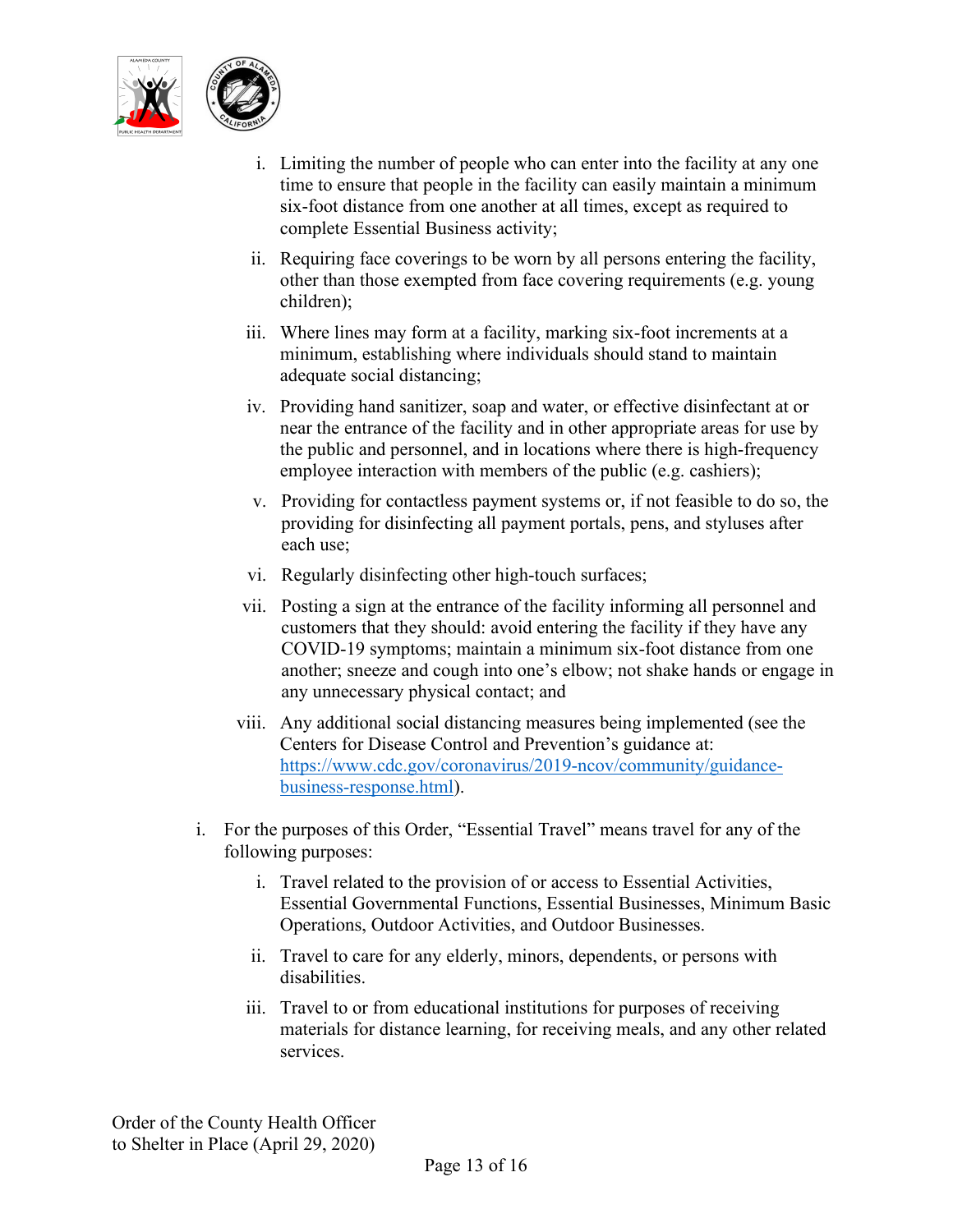

- iv. Travel to return to a place of residence from outside the County.
- v. Travel required by law enforcement or court order.
- vi. Travel required for non-residents to return to their place of residence outside the County. Individuals are strongly encouraged to verify that their transportation out of the County remains available and functional prior to commencing such travel.
- vii. Travel to manage after-death arrangements and burial.
- viii. Travel to arrange for shelter or avoid homelessness.
- ix. Travel to avoid domestic violence or child abuse.
- x. Travel for parental custody arrangements.
- xi. Travel to a place to temporarily reside in a residence or other facility to avoid potentially exposing others to COVID-19, such as a hotel or other facility provided by a governmental authority for such purposes.
- j. For purposes of this Order, "residences" include hotels, motels, shared rental units, and similar facilities. Residences also include living structures and outdoor spaces associated with those living structures, such as patios, porches, backyards, and front yards that are only accessible to a single family or household unit.
- k. For purposes of this Order, "Social Distancing Requirements" means:
	- i. Maintaining at least six-foot social distancing from individuals who are not part of the same household or living unit;
	- ii. Frequently washing hands with soap and water for at least 20 seconds, or using hand sanitizer that is recognized by the Centers for Disease Control and Prevention as effective in combatting COVID-19;
	- iii. Covering coughs and sneezes with a tissue or fabric or, if not possible, into the sleeve or elbow (but not into hands);
	- iv. Wearing a face covering when out in public, consistent with the orders or guidance of the Health Officer; and
	- v. Avoiding all social interaction outside the household when sick with a fever, cough, or other COVID-19 symptoms.

All individuals must strictly comply with Social Distancing Requirements, except to the limited extent necessary to provide care (including childcare, adult or senior care, care to individuals with special needs, and patient care); as necessary to carry out the work of Essential Businesses, Essential Governmental Functions, or provide for Minimum Basic Operations; or as otherwise expressly provided in this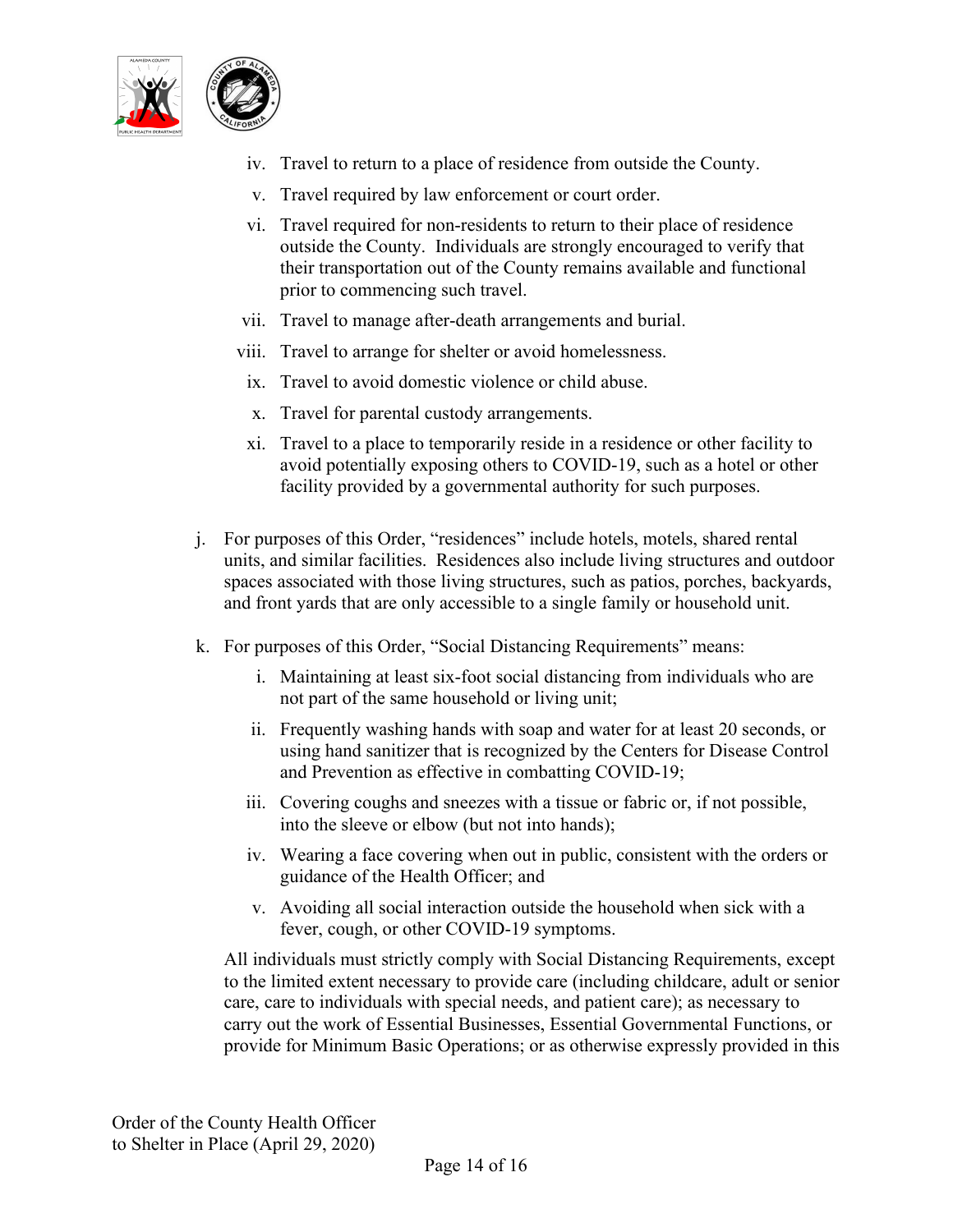

Order. Outdoor Activities and Outdoor Businesses must strictly adhere to these Social Distancing Requirements.

- l. For purposes of this Order, "Outdoor Businesses" means:
	- i. The following businesses that normally operated primarily outdoors prior to March 16, 2020 and where there is the ability to fully maintain social distancing of at least six feet between all persons:
		- 1. Businesses primarily operated outdoors, such as wholesale and retail plant nurseries, agricultural operations, and garden centers.
		- 2. Service providers that primarily provide outdoor services, such as landscaping and gardening services, and environmental site remediation services.

For clarity, "Outdoor Businesses" do not include outdoor restaurants, cafes, or bars.

- m. For purposes of this Order, "Outdoor Activities" means:
	- i. To obtain goods, services, or supplies from, or perform work for, an Outdoor Business.
	- ii. To engage in outdoor recreation as permitted in Section 16.a.
- 17. Government agencies and other entities operating shelters and other facilities that house or provide meals or other necessities of life for individuals experiencing homelessness must take appropriate steps to help ensure compliance with Social Distancing Requirements, including adequate provision of hand sanitizer. Also, individuals experiencing homelessness who are unsheltered and living in encampments should, to the maximum extent feasible, abide by 12 foot by 12 foot distancing for the placement of tents, and government agencies should provide restroom and hand washing facilities for individuals in such encampments as set forth in Centers for Disease Control and Prevention Interim Guidance Responding to Coronavirus 2019 (COVID-19) Among People Experiencing Unsheltered Homelessness [\(https://www.cdc.gov/coronavirus/2019](https://www.cdc.gov/coronavirus/2019-ncov/need-extra-precautions/unsheltered-homelessness.html) [ncov/need-extra-precautions/unsheltered-homelessness.html\)](https://www.cdc.gov/coronavirus/2019-ncov/need-extra-precautions/unsheltered-homelessness.html).
- 18. Pursuant to Government Code sections 26602 and 41601 and Health and Safety Code section 101029, the Health Officer requests that the Sheriff and all chiefs of police in the County ensure compliance with and enforce this Order. The violation of any provision of this Order constitutes an imminent threat and menace to public health, constitutes a public nuisance, and is punishable by fine, imprisonment, or both.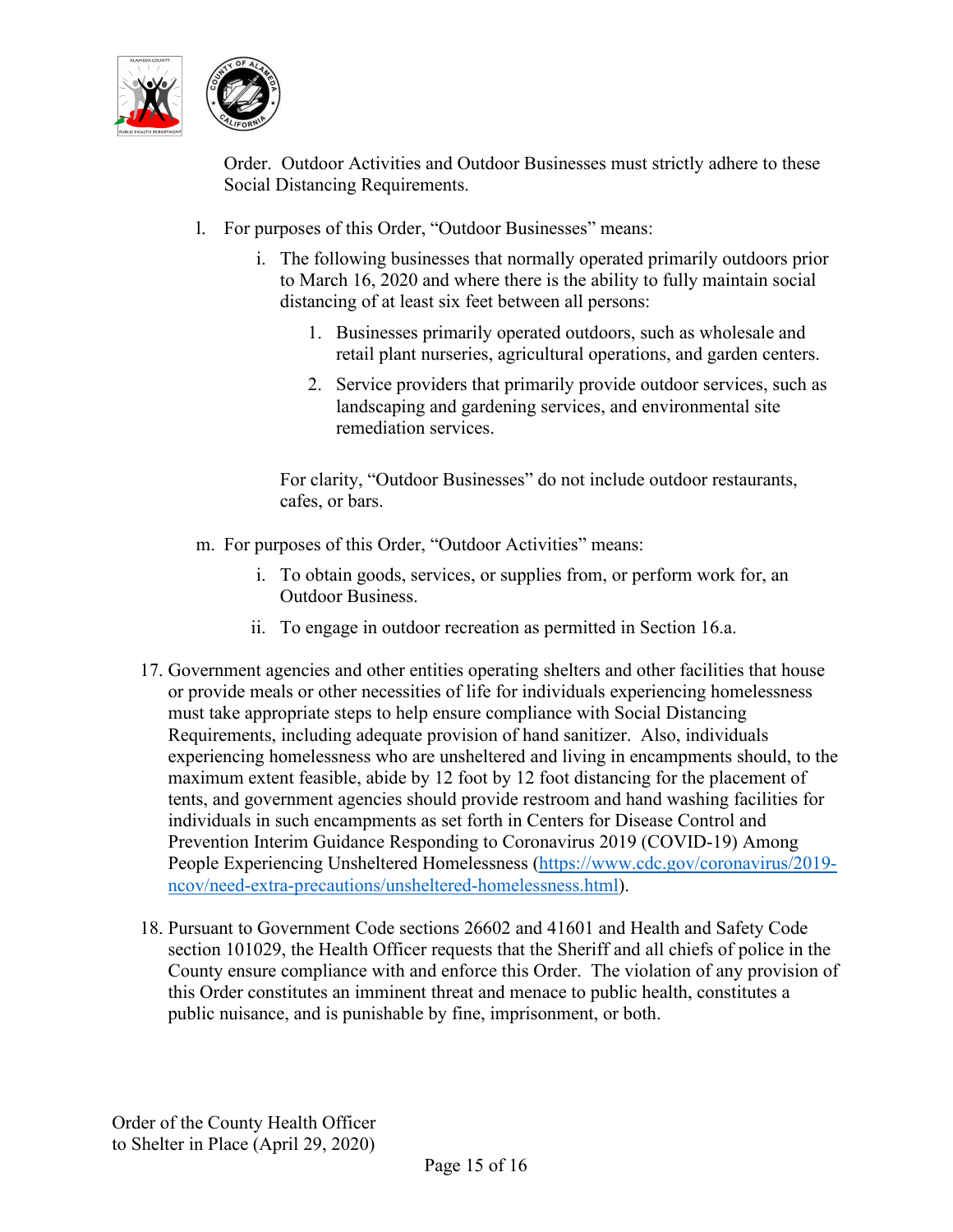

- 19. This Order shall become effective at 11:59 p.m. on May 3, 2020 and will continue to be in effect until 11:59 p.m. on May 31, 2020, or until it is extended, rescinded, superseded, or amended in writing by the Health Officer.
- 20. Copies of this Order shall promptly be: (1) made available at the County Administration Building at 1221 Oak Street, Oakland, California 94612; (2) posted on the County Public Health Department's website (acphd.org); and (3) provided to any member of the public requesting a copy of this Order.
- 21. If any provision of this Order or its application to any person or circumstance is held to be invalid, the remainder of the Order, including the application of such part or provision to other persons or circumstances, shall not be affected and shall continue in full force and effect. To this end, the provisions of this Order are severable.

### **IT IS SO ORDERED:**

Grim Hm

 $\overline{\phantom{a}}$  , and the set of the set of the set of the set of the set of the set of the set of the set of the set of the set of the set of the set of the set of the set of the set of the set of the set of the set of the s Dr. Erica Pan Dated: April 29, 2020 Interim Health Officer of the County of Alameda

Attachments: Appendix A – Social Distancing Protocol Appendix B1 – Small Construction Project Safety Protocol Appendix B2 – Large Construction Project Safety Protocol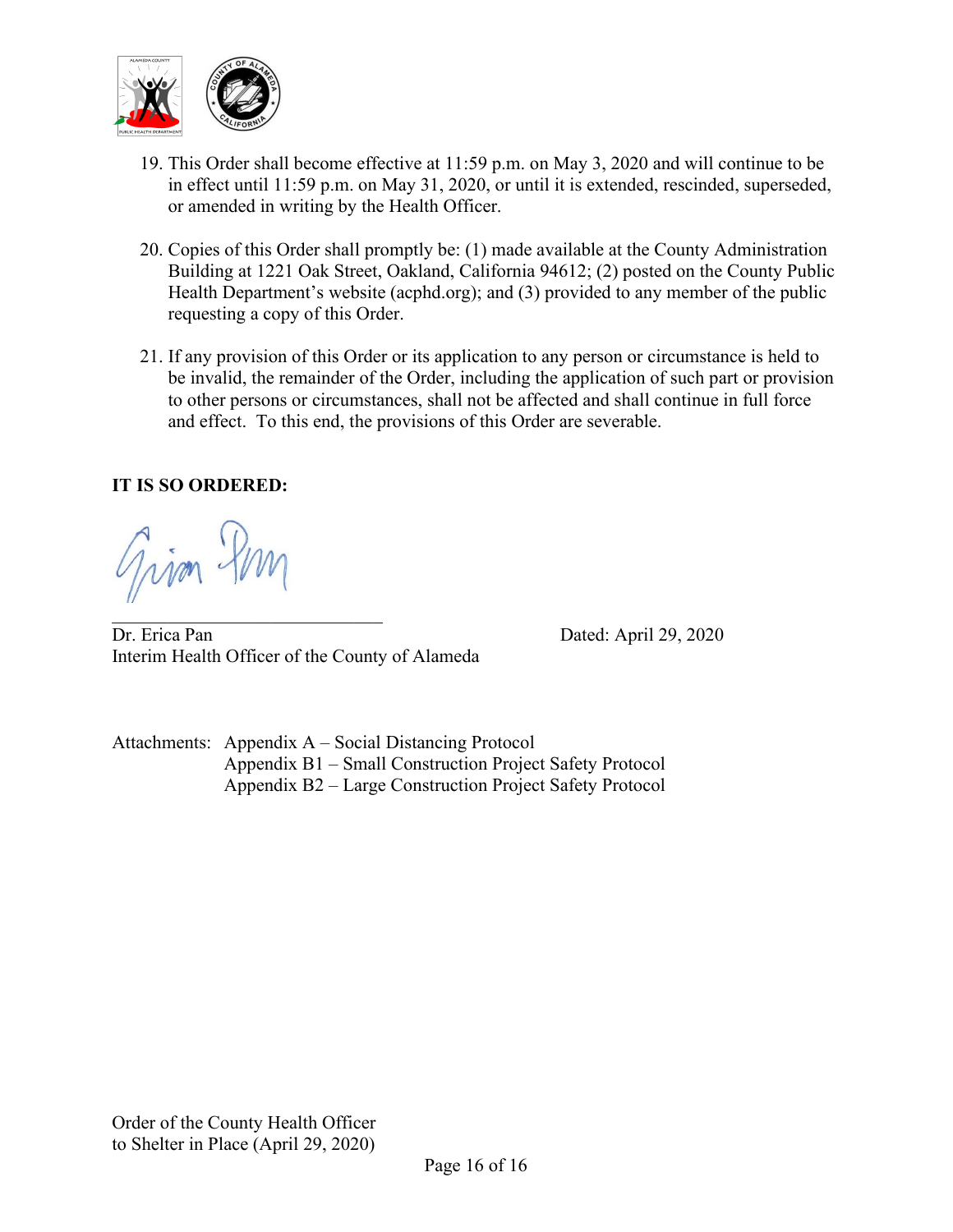### **Appendix A: Social Distancing Protocol (Updated April 29, 2020)**

Business name:Click or tap here to enter text.

Facility Address: Click or tap here to enter text.

Approximate gross square footage of space open to the public: Click or tap here to enter text.

#### **Businesses must implement all applicable measures listed below, and be prepared to explain why any measure that is not implemented is inapplicable to the business.**

#### *Signage:*

☐Signage at each public entrance of the facility to inform all employees and customers that they should: avoid entering the facility if they have COVID-19 symptoms; maintain a minimum six-foot distance from one another; sneeze and cough into a cloth or tissue or, if not available, into one's elbow; wear face coverings, as appropriate; and not shake hands or engage in any unnecessary physical contact.

 $\square$ Signage posting a copy of the Social Distancing Protocol at each public entrance to the facility.

### *Measures To Protect Employee Health (check all that apply to the facility):*

 $\Box$  Everyone who can carry out their work duties from home has been directed to do so.

 $\Box$  All employees have been told not to come to work if sick.

 $\Box$  Symptom checks are being conducted before employees may enter the work space.

 $\Box$  Employees are required to wear face coverings, as appropriate.

 $\Box$  All desks or individual work stations are separated by at least six feet.

 $\Box$  Break rooms, bathrooms, and other common areas are being disinfected frequently, on the following schedule:

☐ Break rooms:

☐ Bathrooms:

 $\Box$  Other (Click or tap here to enter text.): Click or tap here to enter text.

 $\Box$  Disinfectant and related supplies are available to all employees at the following location(s): Click or tap here to enter text.

 $\Box$  Hand sanitizer effective against COVID-19 is available to all employees at the following location(s): Click or tap here to enter text.

 $\Box$  Soap and water are available to all employees at the following location(s): Click or tap here to enter text.

 $\Box$  Copies of this Protocol have been distributed to all employees.

 $\Box$  Optional—Describe other measures: Click or tap here to enter text.

### *Measures To Prevent Crowds From Gathering (check all that apply to the facility):*

 $\Box$  Limit the number of customers in the store at any one time to Click or tap here to enter text., which allows for customers and employees to easily maintain at least six-foot distance from one another at all practicable times.

 $\Box$  Post an employee at the door to ensure that the maximum number of customers in the facility set forth above is not exceeded.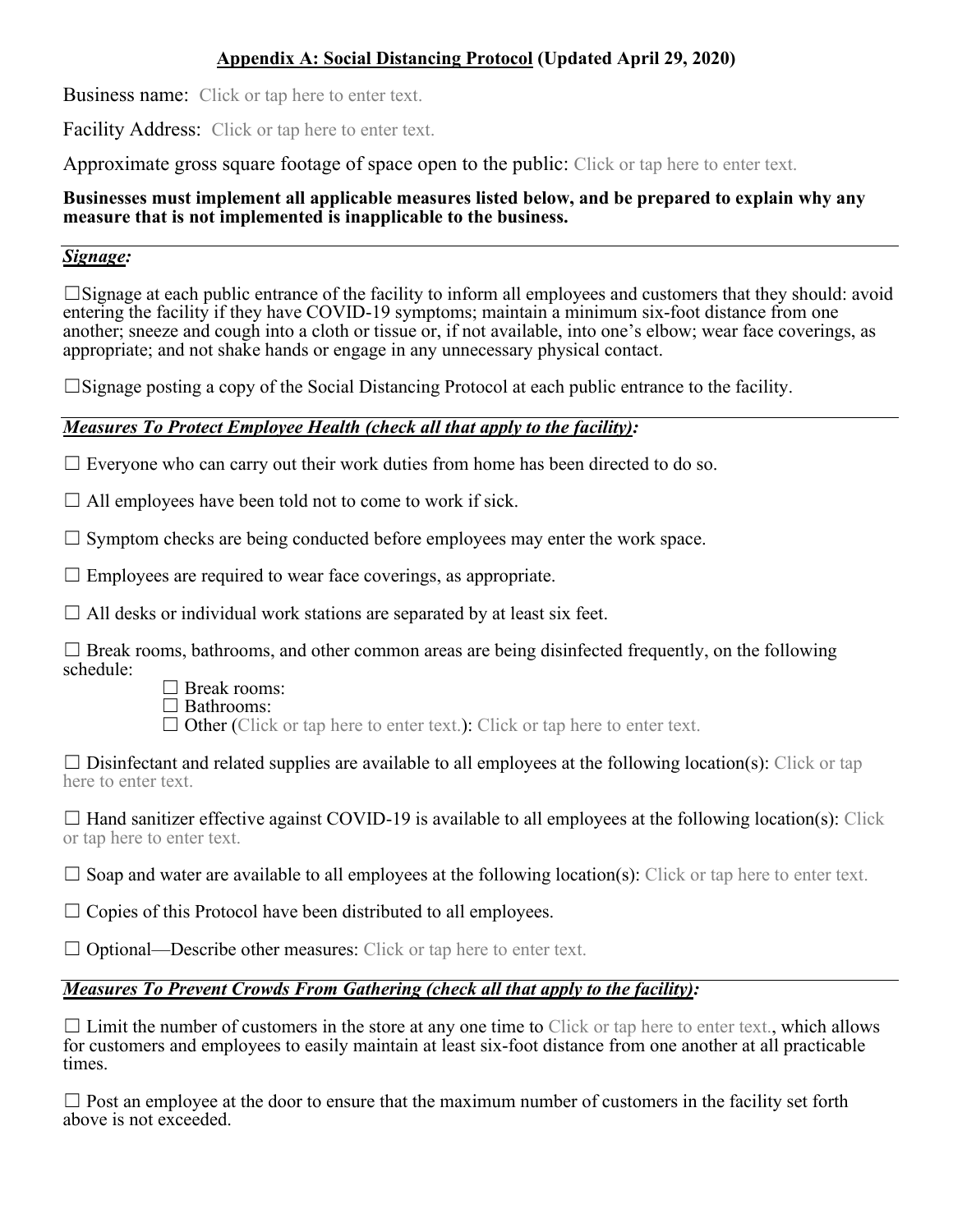### **Appendix A: Social Distancing Protocol (Updated April 29, 2020)**

 $\Box$  Placing per-person limits on goods that are selling out quickly to reduce crowds and lines. Explain: Click or tap here to enter text.

 $\Box$  Optional—Describe other measures: Click or tap here to enter text.

#### *Measures To Keep People At Least Six Feet Apart (check all that apply to the facility)*

 $\Box$  Placing signs outside the store reminding people to be at least six feet apart, including when in line.

 $\Box$  Placing tape or other markings at least six feet apart in customer line areas inside the store and on sidewalks at public entrances with signs directing customers to use the markings to maintain distance.

 $\Box$  Separate order areas from delivery areas to prevent customers from gathering.

 $\Box$  All employees have been instructed to maintain at least six feet distance from customers and from each other, except employees may momentarily come closer when necessary to accept payment, deliver goods or services, or as otherwise necessary.

 $\Box$  Optional—Describe other measures: Click or tap here to enter text.

### *Measures To Prevent Unnecessary Contact (check all that apply to the facility):*

 $\Box$  Preventing people from self-serving any items that are food-related.

 $\Box$  Lids for cups and food-bar type items are provided by staff; not to customers to grab.

 $\Box$  Bulk-item food bins are not available for customer self-service use.

 $\Box$  Not permitting customers to bring their own bags, mugs, or other reusable items from home.

 $\Box$  Providing for contactless payment systems or, if not feasible, sanitizing payment systems regularly. Describe: Click or tap here to enter text.

 $\Box$  Optional—Describe other measures (e.g. providing senior-only hours): Click or tap here to enter text.

#### *Measures To Increase Sanitization (check all that apply to the facility):*

 $\Box$  Disinfecting wipes that are effective against COVID-19 are available near shopping carts and shopping baskets.

 $\Box$  Employee(s) assigned to disinfect carts and baskets regularly.

 $\Box$  Hand sanitizer, soap and water, or effective disinfectant is available to the public at or near the entrance of the facility, at checkout counters, and anywhere else where people have direct interactions.

 $\Box$  Disinfecting all payment portals, pens, and styluses after each use.

 $\Box$  Disinfecting all high-contact surfaces frequently.

□ Optional—Describe other measures: Click or tap here to enter text.

\* Any additional measures not included here should be listed on separate pages and attached to this document.

### **You may contact the following person with any questions or comments about this protocol:**

**Name:** Click or tap here to enter text. **Phone number:** Click or tap here to enter text.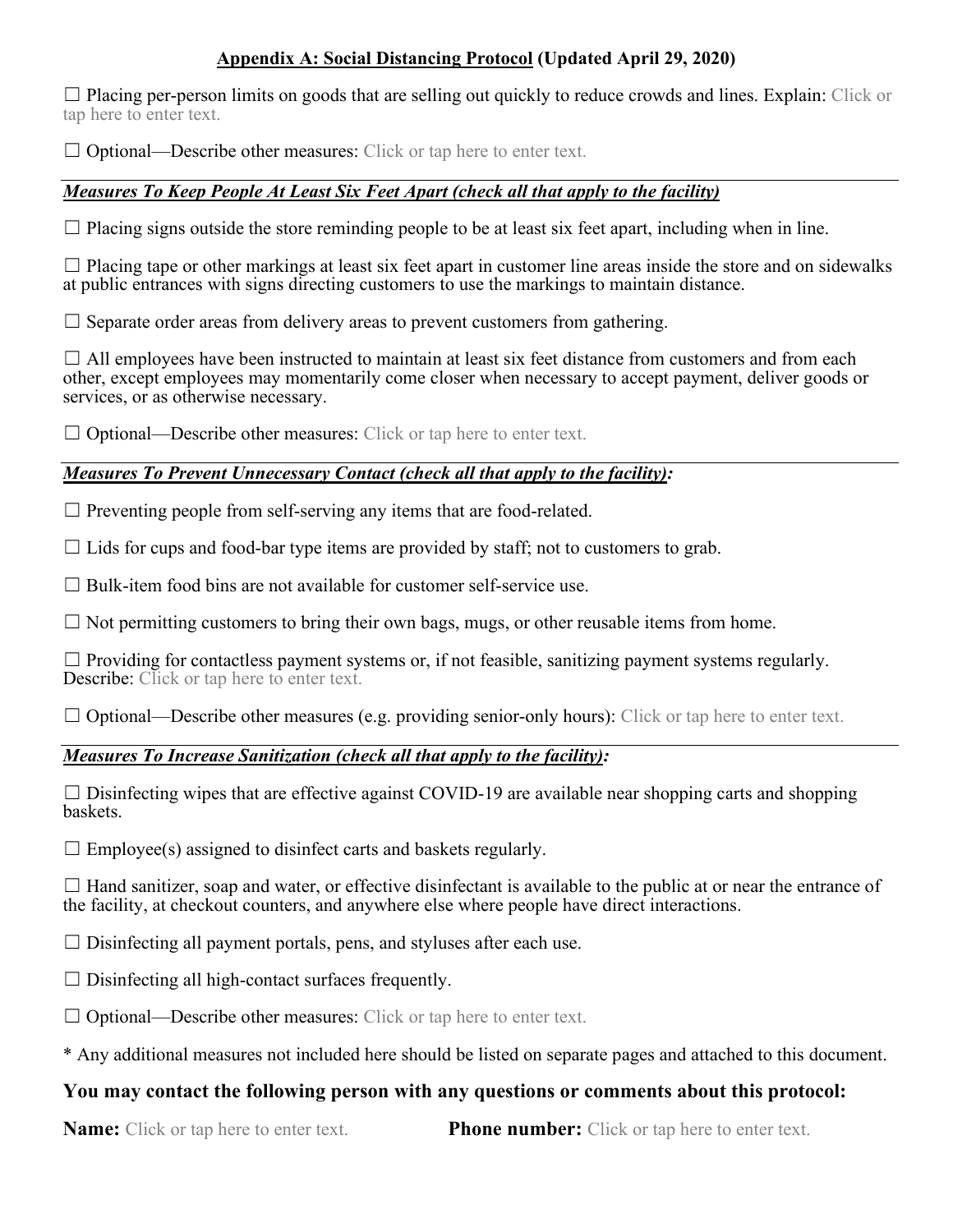### **Small Construction Project Safety Protocol**

- 1. Any construction project meeting any of the following specifications is subject to this Small Construction Project Safety Protocol ("SCP Protocol"), including public works projects unless otherwise specified by the Health Officer:
	- a. For residential projects, any single-family, multi-family, senior, student, or other residential construction, renovation, or remodel project consisting of 10 units or less. This SCP Protocol does not apply to construction projects where a person is performing construction on their current residence either alone or solely with members of their own household.
	- b. For commercial projects, any construction, renovation, or tenant improvement project consisting of 20,000 square feet of floor area or less.
	- c. For mixed-use projects, any project that meets both of the specifications in subsection 1.a and 1.b.
	- d. All other construction projects not subject to the Large Construction Project Safety Protocol set forth in Appendix B-2.
- 2. The following restrictions and requirements must be in place at all construction job sites subject to this SCP Protocol:
	- a. Comply with all applicable and current laws and regulations including but not limited to OSHA and Cal-OSHA. If there is any conflict, difference, or discrepancy between or among applicable laws and regulations and/or this SCP Protocol, the stricter standard shall apply.
	- b. Designate a site-specific COVID-19 supervisor or supervisors to enforce this guidance. A designated COVID-19 supervisor must be present on the construction site at all times during construction activities. A COVID-19 supervisor may be an on-site worker who is designated to serve in this role.
	- c. The COVID-19 supervisor must review this SCP Protocol with all workers and visitors to the construction site.
	- d. Establish a daily screening protocol for arriving staff to ensure that potentially infected staff do not enter the construction site. If workers leave the jobsite and return the same day, establish a cleaning and decontamination protocol prior to entry and exit of the jobsite. Post the daily screening protocol at all entrances and exits to the jobsite. More information on screening can be found online at: [https://www.cdc.gov/coronavirus/2019](https://www.cdc.gov/coronavirus/2019-ncov/community/index.html) [ncov/community/index.html.](https://www.cdc.gov/coronavirus/2019-ncov/community/index.html)
	- e. Practice social distancing by maintaining a minimum six-foot distance between workers at all times, except as strictly necessary to carry out a task associated with the construction project.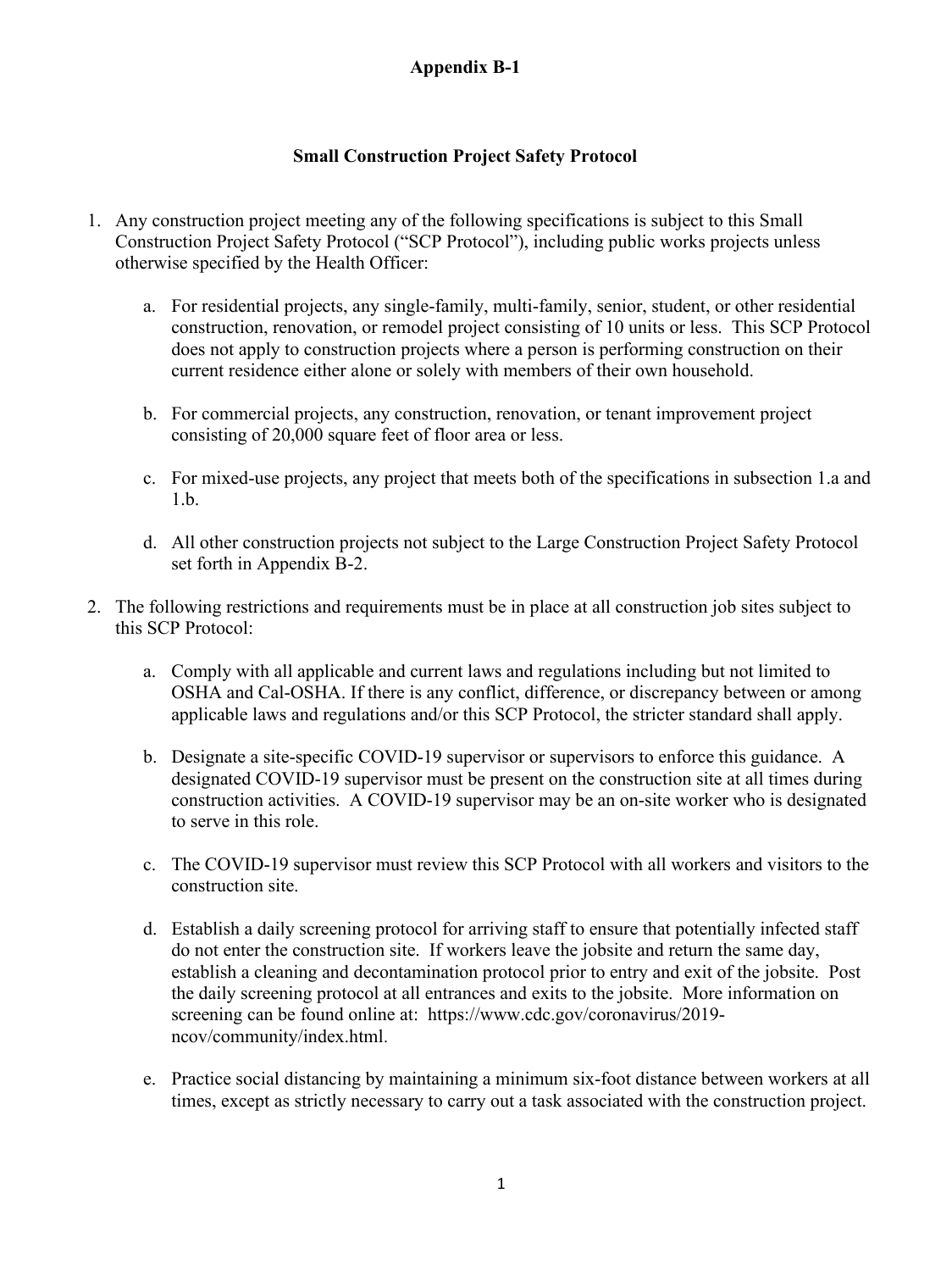- f. Where construction work occurs within an occupied residential unit, separate work areas must be sealed off from the remainder of the unit with physical barriers such as plastic sheeting or closed doors sealed with tape to the extent feasible. If possible, workers must access the work area from an alternative entry/exit door to the entry/exit door used by residents. Available windows and exhaust fans must be used to ventilate the work area. If residents have access to the work area between workdays, the work area must be cleaned and sanitized at the beginning and at the end of workdays. Every effort must be taken to minimize contact between workers and residents, including maintaining a minimum of six feet of social distancing at all times.
- g. Where construction work occurs within common areas of an occupied residential or commercial building or a mixed-use building in use by on-site employees or residents, separate work areas must be sealed off from the rest of the common areas with physical barriers such as plastic sheeting or closed doors sealed with tape to the extent feasible. If possible, workers must access the work area from an alternative building entry/exit door to the building entry/exit door used by residents or other users of the building. Every effort must be taken to minimize contact between worker and building residents and users, including maintaining a minimum of six feet of social distancing at all times.
- h. Prohibit gatherings of any size on the jobsite, including gatherings for breaks or eating, except for meetings regarding compliance with this protocol or as strictly necessary to carry out a task associated with the construction project.
- i. Cal-OSHA requires employers to provide water, which should be provided in single-serve containers. Sharing of any of any food or beverage is strictly prohibited and if sharing is observed, the worker must be sent home for the day.
- j. Provide personal protective equipment (PPE) specifically for use in construction, including gloves, goggles, face shields, and face coverings as appropriate for the activity being performed. At no time may a contractor secure or use medical-grade PPE unless required due to the medical nature of a jobsite. Face coverings must be worn in compliance with Section 5 of the Health Officer's Order No. 20-08, dated April 17, 2020, or any subsequently issued or amended order.
- k. Strictly control "choke points" and "high-risk areas" where workers are unable to maintain six-foot social distancing and prohibit or limit use to ensure that six-foot distance can easily be maintained between individuals.
- l. Minimize interactions and maintain social distancing with all site visitors, including delivery workers, design professional and other project consultants, government agency representatives, including building and fire inspectors, and residents at residential construction sites.
- m. Stagger trades as necessary to reduce density and allow for easy maintenance of minimum six-foot separation.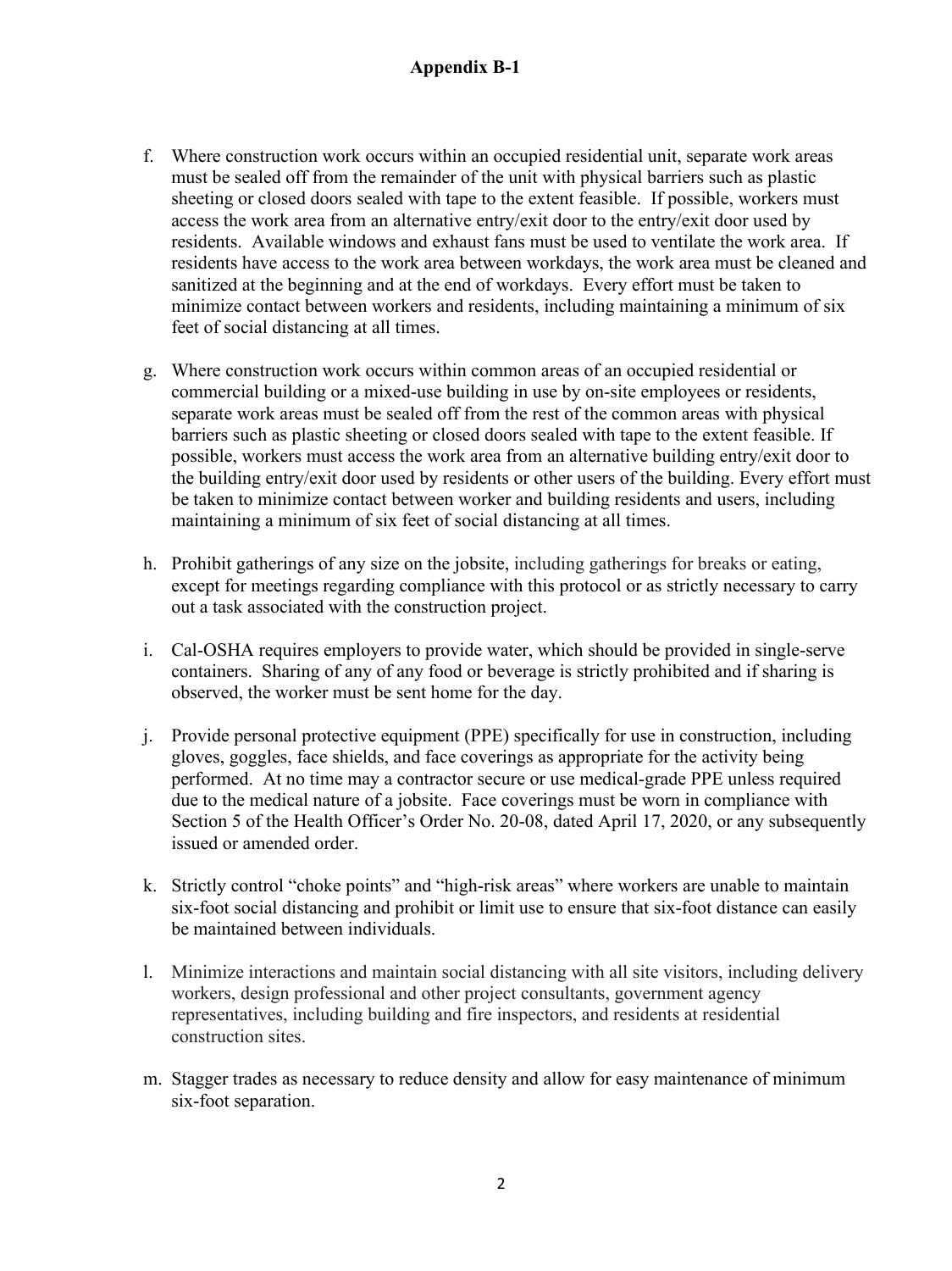- n. Discourage workers from using others' desks, work tools, and equipment. If more than one worker uses these items, the items must be cleaned and disinfected with disinfectants that are effective against COVID-19 in between use by each new worker. Prohibit sharing of PPE.
- o. If hand washing facilities are not available at the jobsite, place portable wash stations or hand sanitizers that are effective against COVID-19 at entrances to the jobsite and in multiple locations dispersed throughout the jobsite as warranted.
- p. Clean and sanitize any hand washing facilities, portable wash stations, jobsite restroom areas, or other enclosed spaces daily with disinfectants that are effective against COVID-19. Frequently clean and disinfect all high touch areas, including entry and exit areas, high traffic areas, rest rooms, hand washing areas, high touch surfaces, tools, and equipment
- q. Maintain a daily attendance log of all workers and visitors that includes contact information, including name, phone number, address, and email.
- r. Post a notice in an area visible to all workers and visitors instructing workers and visitors to do the following:
	- i. Do not touch your face with unwashed hands or with gloves.
	- ii. Frequently wash your hands with soap and water for at least 20 seconds or use hand sanitizer with at least 60% alcohol.
	- iii. Clean and disinfect frequently touched objects and surfaces such as work stations, keyboards, telephones, handrails, machines, shared tools, elevator control buttons, and doorknobs.
	- iv. Cover your mouth and nose when coughing or sneezing, or cough or sneeze into the crook of your arm at your elbow/sleeve.
	- v. Do not enter the jobsite if you have a fever, cough, or other COVID-19 symptoms. If you feel sick, or have been exposed to anyone who is sick, stay at home.
	- vi. Constantly observe your work distances in relation to other staff. Maintain the recommended minimum six feet at all times when not wearing the necessary PPE for working in close proximity to another person.
	- vii. Do not carpool to and from the jobsite with anyone except members of your own household unit, or as necessary for workers who have no alternative means of transportation.
	- viii. Do not share phones or PPE.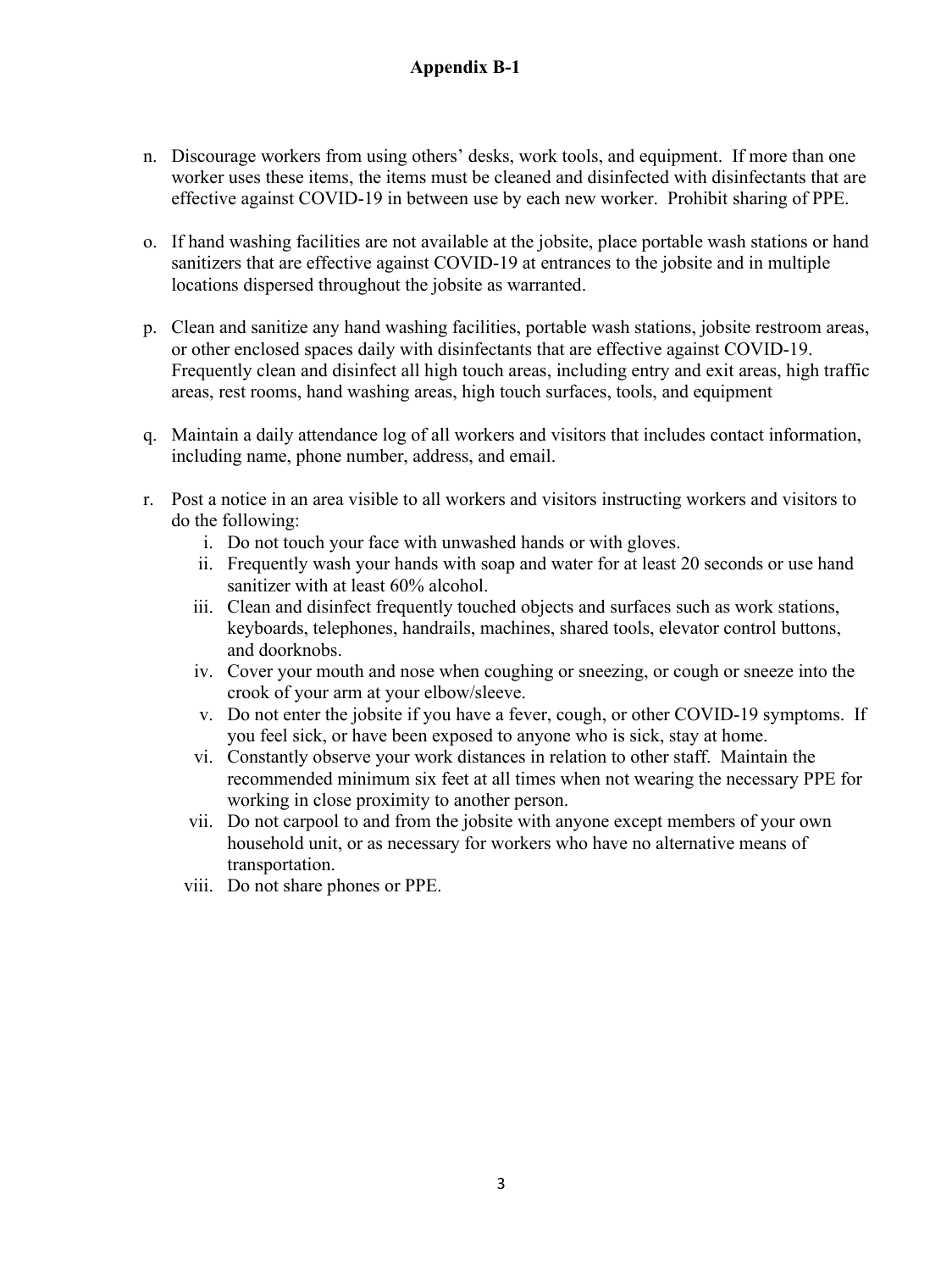### **Large Construction Project Safety Protocol**

- 1. Any construction project meeting any of the following specifications is subject to this Large Construction Project Safety Protocol ("LCP Protocol"), including public works projects unless otherwise specified by the Health Officer:
	- a. For residential construction projects, any single-family, multi-family, senior, student, or other residential construction, renovation, or remodel project consisting of more than 10 units.
	- b. For commercial construction projects, any construction, renovation, or tenant improvement project consisting of more than 20,000 square feet of floor area.
	- c. For construction of Essential Infrastructure, as defined in section 16.c of the Order, any project that requires five or more workers at the jobsite at any one time.
- 2. The following restrictions and requirements must be in place at all construction job sites subject to this LCP Protocol:
	- a. Comply with all applicable and current laws and regulations including but not limited to OSHA and Cal-OSHA. If there is any conflict, difference or discrepancy between or among applicable laws and regulations and/or this LCP Protocol, the stricter standard will apply.
	- b. Prepare a new or updated Site-Specific Health and Safety Plan to address COVID-19-related issues, post the Plan on-site at all entrances and exits, and produce a copy of the Plan to County governmental authorities upon request. The Plan must be translated as necessary to ensure that all non-English speaking workers are able to understand the Plan.
	- c. Provide personal protective equipment (PPE) specifically for use in construction, including gloves, goggles, face shields, and face coverings as appropriate for the activity being performed. At no time may a contractor secure or use medical-grade PPE, unless required due to the medical nature of a job site. Face Coverings must be worn in compliance with Section 5 of the Health Officer Order No. 20-08, dated April 17, 2020, or any subsequently issued or amended order.
	- d. Ensure that employees are trained in the use of PPE. Maintain and make available a log of all PPE training provided to employees and monitor all employees to ensure proper use of the PPE.
	- e. Prohibit sharing of PPE.
	- f. Implement social distancing requirements including, at minimum: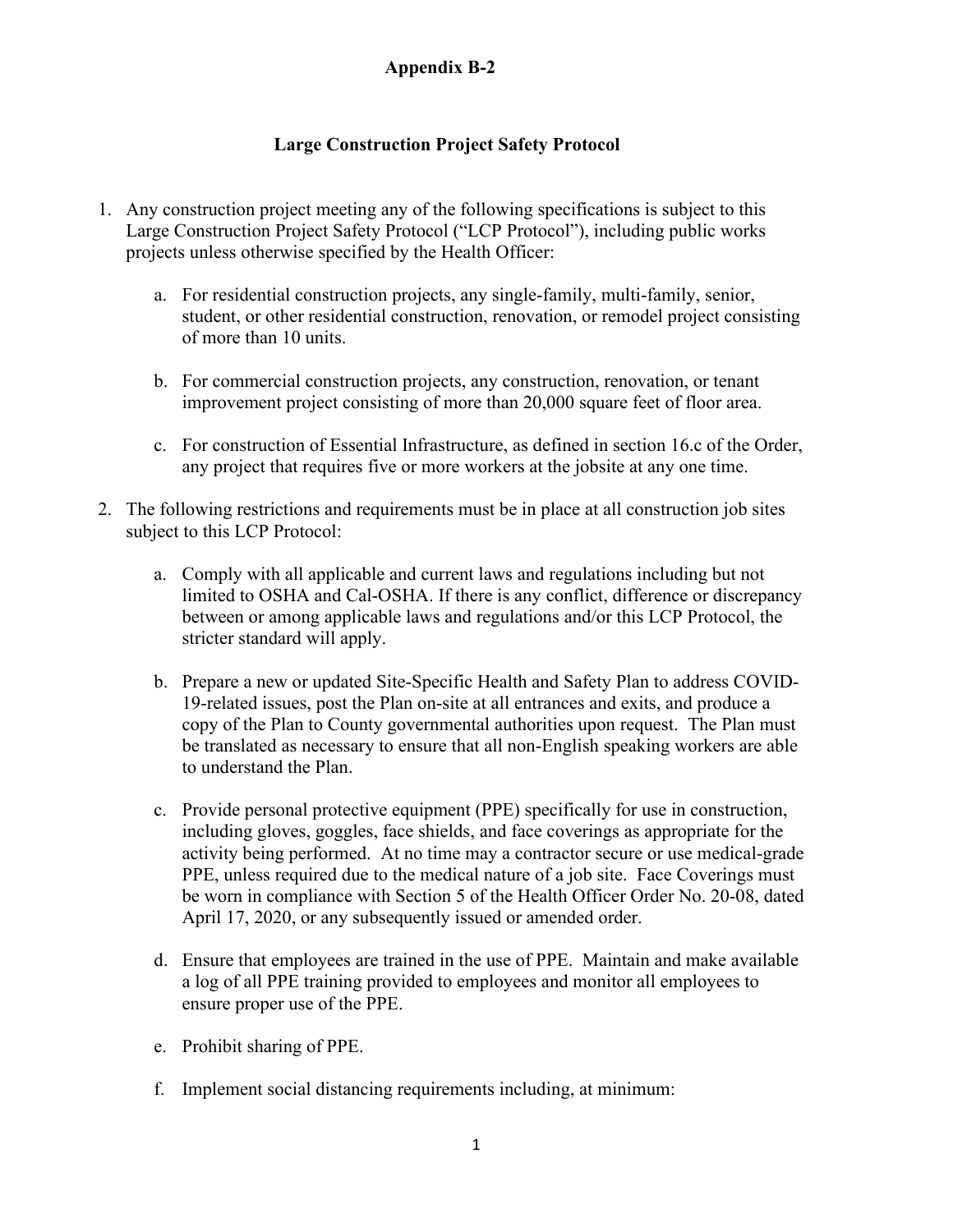- i. Stagger stop- and start-times for shift schedules to reduce the quantity of workers at the jobsite at any one time to the extent feasible.
- ii. Stagger trade-specific work to minimize the quantity of workers at the jobsite at any one time.
- iii. Require social distancing by maintaining a minimum six-foot distance between workers at all times, except as strictly necessary to carry out a task associated with the project.
- iv. Prohibit gatherings of any size on the jobsite, except for safety meetings or as strictly necessary to carry out a task associated with the project.
- v. Strictly control "choke points" and "high-risk areas" where workers are unable to maintain minimum six-foot social distancing and prohibit or limit use to ensure that minimum six-foot distancing can easily be maintained between workers.
- vi. Minimize interactions and maintain social distancing with all site visitors, including delivery workers, design professional and other project consultants, government agency representatives, including building and fire inspectors, and residents at residential construction sites.
- vii. Prohibit workers from using others' phones or desks. Any work tools or equipment that must be used by more than one worker must be cleaned with disinfectants that are effective against COVID-19 before use by a new worker.
- viii. Place wash stations or hand sanitizers that are effective against COVID-19 at entrances to the jobsite and in multiple locations dispersed throughout the jobsite as warranted.
	- ix. Maintain a daily attendance log of all workers and visitors that includes contact information, including name, address, phone number, and email.
	- x. Post a notice in an area visible to all workers and visitors instructing workers and visitors to do the following:
		- 1. Do not touch your face with unwashed hands or with gloves.
		- 2. Frequently wash your hands with soap and water for at least 20 seconds or use hand sanitizer with at least 60% alcohol.
		- 3. Clean and disinfect frequently touched objects and surfaces such as workstations, keyboards, telephones, handrails, machines, shared tools, elevator control buttons, and doorknobs.
		- 4. Cover your mouth and nose when coughing or sneezing or cough or sneeze into the crook of your arm at your elbow/sleeve.
		- 5. Do not enter the jobsite if you have a fever, cough, or other COVID-19 symptoms. If you feel sick, or have been exposed to anyone who is sick, stay at home.
		- 6. Constantly observe your work distances in relation to other staff. Maintain the recommended minimum six-feet distancing at all times when not wearing the necessary PPE for working in close proximity to another person.
		- 7. Do not share phones or PPE.
- xi. The notice in section 2.f.x must be translated as necessary to ensure that all non-English speaking workers are able to understand the notice.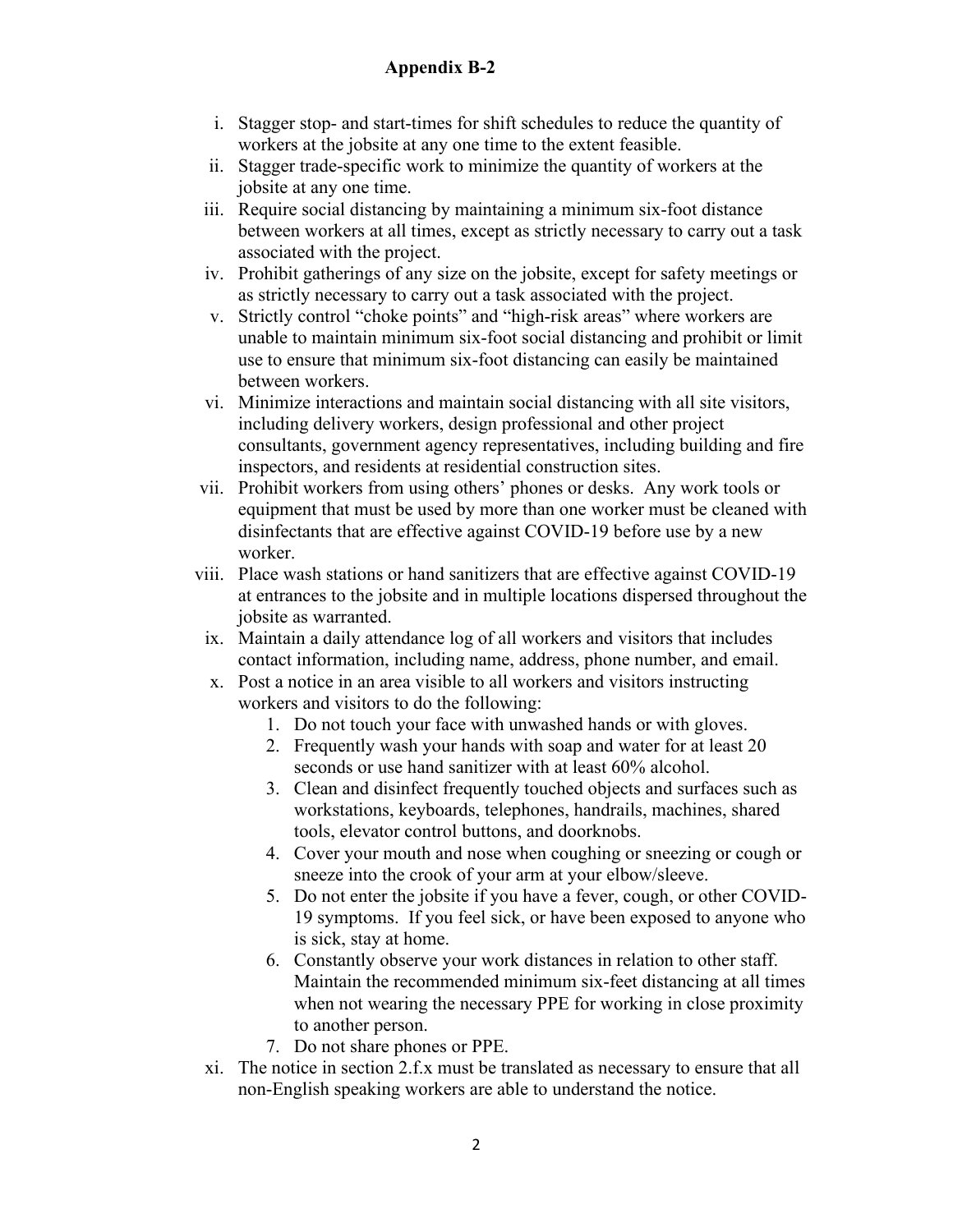- g. Implement cleaning and sanitization practices in accordance with the following:
	- i. Frequently clean and sanitize, in accordance with CDC guidelines, all high-traffic and high-touch areas including, at a minimum: meeting areas, jobsite lunch and break areas, entrances and exits to the jobsite, jobsite trailers, hand-washing areas, tools, equipment, jobsite restroom areas, stairs, elevators, and lifts.
	- ii. Establish a cleaning and decontamination protocol prior to entry and exit of the jobsite and post the protocol at entrances and exits of jobsite.
	- iii. Supply all personnel performing cleaning and sanitization with proper PPE to prevent them from contracting COVID-19. Employees must not share PPE.
	- iv. Establish adequate time in the workday to allow for proper cleaning and decontamination including prior to starting at or leaving the jobsite for the day.
- h. Implement a COVID-19 community spread reduction plan as part of the Site-Specific Health and Safety Plan that includes, at minimum, the following restrictions and requirements:
	- i. Prohibit all carpooling to and from the jobsite except by workers living within the same household unit, or as necessary for workers who have no alternative means of transportation.
	- ii. Cal-OSHA requires employers to provide water, which should be provided in singleserve containers. Prohibit any sharing of any food or beverage and if sharing is observed, the worker must be sent home for the day.
	- iii. Prohibit use of microwaves, water coolers, and other similar shared equipment.
- i. Assign a COVID-19 Safety Compliance Officer (SCO) to the jobsite and ensure the SCO's name is posted on the Site-Specific Health and Safety Plan. The SCO must:
	- i. Ensure implementation of all recommended safety and sanitation requirements regarding the COVID-19 virus at the jobsite.
	- ii. Compile daily written verification that each jobsite is compliant with the components of this LCP Protocol. Each written verification form must be copied, stored, and made immediately available upon request by any County official.
	- iii. Establish a daily screening protocol for arriving staff, to ensure that potentially infected staff do not enter the construction site. If workers leave the jobsite and return the same day, establish a cleaning and decontamination protocol prior to entry and exit of the jobsite. Post the daily screening protocol at all entrances and exit to the jobsite. More information on screening can be found online at: [https://www.cdc.gov/coronavirus/2019-ncov/community/index.html.](https://www.cdc.gov/coronavirus/2019-ncov/community/index.html)
	- iv. Conduct daily briefings in person or by teleconference that must cover the following topics:
		- 1. New jobsite rules and pre-job site travel restrictions for the prevention of COVID-19 community spread.
		- 2. Review of sanitation and hygiene procedures.
		- 3. Solicitation of worker feedback on improving safety and sanitation.
		- 4. Coordination of construction site daily cleaning/sanitation requirements.
		- 5. Conveying updated information regarding COVID-19.
		- 6. Emergency protocols in the event of an exposure or suspected exposure to COVID-19.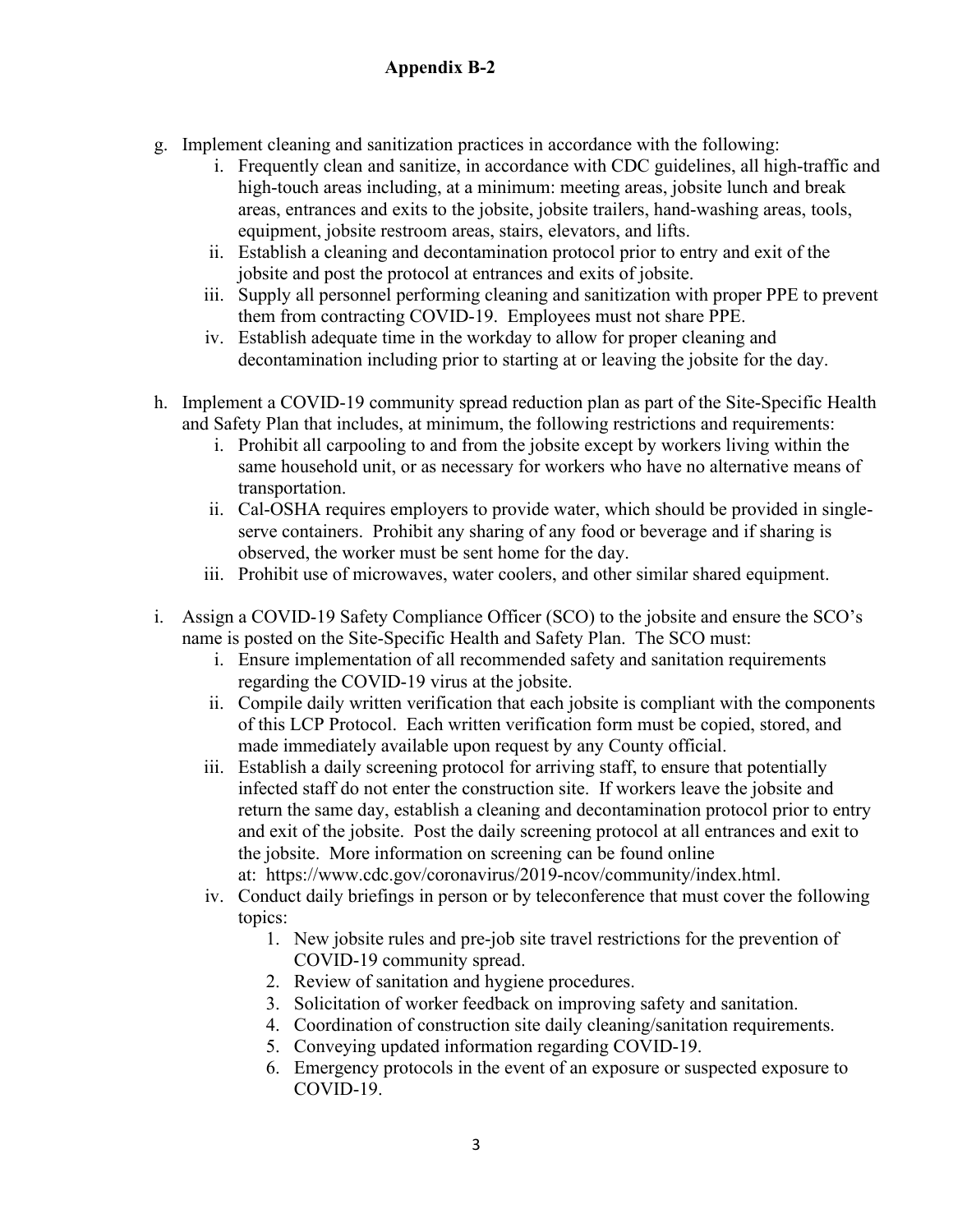- v. Develop and ensure implementation of a remediation plan to address any noncompliance with this LCP Protocol and post remediation plan at entrance and exit of jobsite during remediation period. The remediation plan must be translated as necessary to ensure that all non-English speaking workers are able to understand the document.
- vi. The SCO must not permit any construction activity to continue without bringing such activity into compliance with these requirements.
- vii. Report repeated non-compliance with this LCP Protocol to the appropriate jobsite supervisors and a designated County official.
- j. Assign a COVID-19 Third-Party Jobsite Safety Accountability Supervisor (JSAS) for the jobsite, who at a minimum holds an OSHA-30 certificate and first-aid training within the past two years, who must be trained in the protocols herein and verify compliance, including by visual inspection and random interviews with workers, with this LCP Protocol.
	- i. Within seven calendar days of each jobsite visit, the JSAS must complete a written assessment identifying any failure to comply with this LCP Protocol. The written assessment must be copied, stored, and, upon request by the County, sent to a designated County official.
	- ii. If the JSAS discovers that a jobsite is not in compliance with this LCP Protocol, the JSAS must work with the SCO to develop and implement a remediation plan.
	- iii. The JSAS must coordinate with the SCO to prohibit continuation of any work activity not in compliance with rules stated herein until addressed and the continuing work is compliant.
	- iv. The remediation plan must be sent to a designated County official within five calendar days of the JSAS's discovery of the failure to comply.
- k. In the event of a confirmed case of COVID-19 at any jobsite, the following must take place:
	- i. Immediately remove the infected individual from the jobsite with directions to seek medical care.
	- ii. Each location the infected worker was at must be decontaminated and sanitized by an outside vendor certified in hazmat clean ups, and work in these locations must cease until decontamination and sanitization is complete.
	- iii. The County Public Health Department must be notified immediately and any additional requirements per the County health officials must be completed, including full compliance with any tracing efforts by the County.
- l. Where construction work occurs within an occupied residential unit, any separate work area must be sealed off from the remainder of the unit with physical barriers such as plastic sheeting or closed doors sealed with tape to the extent feasible. If possible, workers must access the work area from an alternative entry/exit door to the entry/exit door used by residents. Available windows and exhaust fans must be used to ventilate the work area. If residents have access to the work area between workdays, the work area must be cleaned and sanitized at the beginning and at the end of workdays. Every effort must be taken to